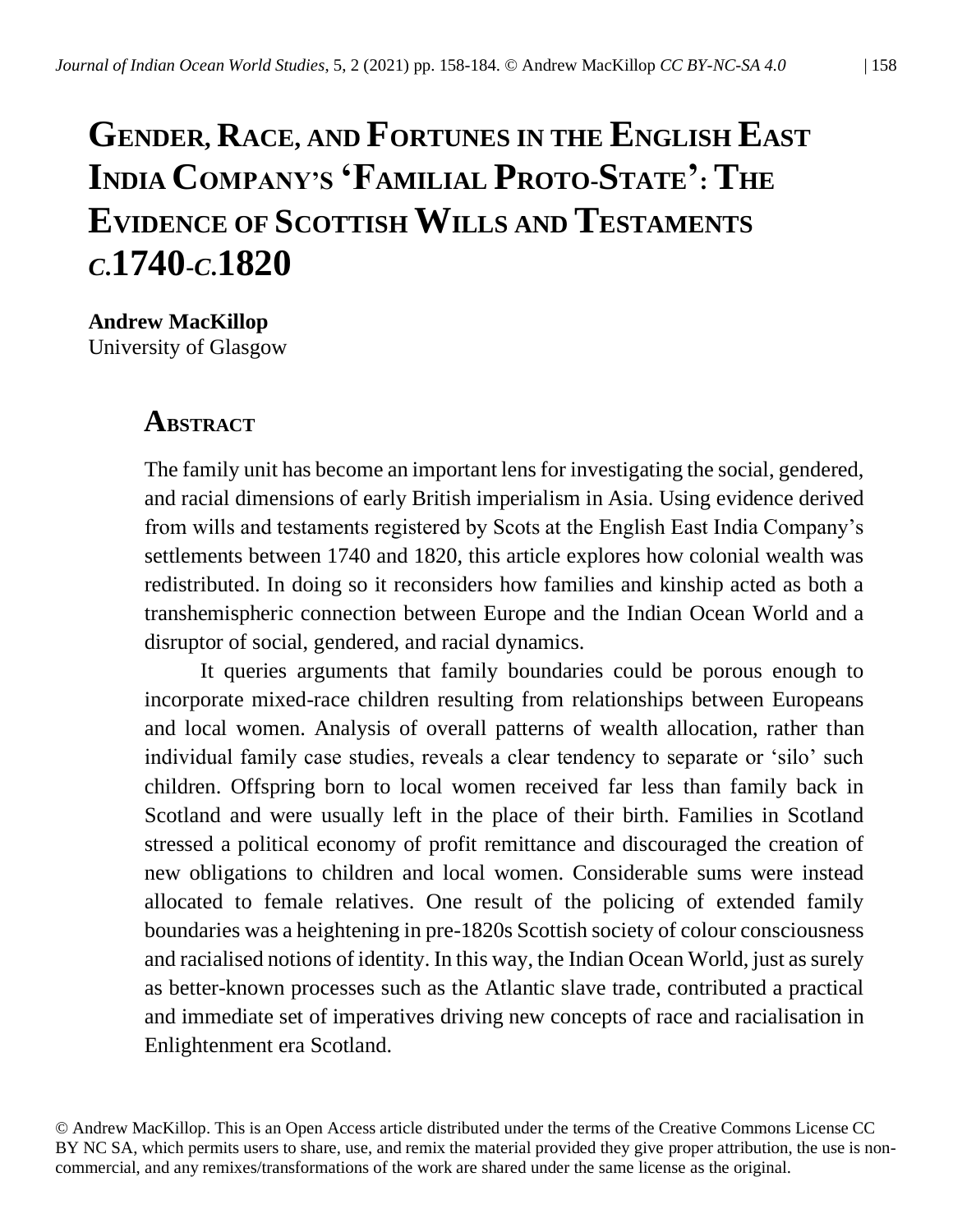# **INTRODUCTION**

Shifting trends in global history have made different scales of analysis relevant in new ways. One example of this development is the use of micro-level perspectives to better understand global processes. <sup>1</sup> A manifestation in British imperial studies of this seemingly counter-intuitive approach is what might best be called the familial turn. Through the work of scholars such Durba Ghosh, Margot Finn and Emma Rothschild, the family unit has become a productive route into rethinking some of the socio-economic and cultural assumptions shaping early modern colonialism in Asia. <sup>2</sup> Finn's reconstruction of the economic, social and cultural strategies of empire-service families highlights the significance of private and personal, as opposed to state and public, priorities in the English East India Company's [EIC] raj from c. 1780 to c. 1830. The result is a transformative, and still to be fully investigated, re-inscribing of the early colonial regime as a 'familial proto state.' This quasi-privatised version of empire stresses how national and racial boundaries were regulated through a form of familial economy as much as by official policies or ideologies of Asian otherness and race.<sup>3</sup>

The familial turn recalibrates aspects of global expansion, the protean nature of the colonial state, and the evolving character of long eighteenth-century race discourse. One incidental effect of this reframing is the foregrounding of Scottish networks active across the Indian Ocean World (IOW) from c. 1740 to c. 1820. Reconsideration of the ongoing importance of kinship as a trust mechanism among merchants and mariners operating between India, China and Europe utilises the examples of the Lennox of Campsie family and the careers of three sojourners from Scotland. <sup>4</sup> Rothschild and Finn similarly rely on Scottish service gentry as exemplars of their arguments. It should be stressed that the Scottishness of these families is a decidedly secondary consideration to the wider points being made in these case studies. Yet the availability of such examples indicates how

<sup>&</sup>lt;sup>1</sup> Miles Ogborn, *Global Lives: Britain and the world, 1550-1800* (Cambridge: Cambridge University Press, 2008), 10-15; David Veevers, "Inhabitants of the universe": Global families, kinship networks, and the formation of the early modern colonial state in Asia," *Journal of Global History*, 10 (2015), 101-3.

<sup>&</sup>lt;sup>2</sup> Durba Ghosh, *Sex and the Family in Colonial India: The making of empire* (Cambridge: Cambridge University Press, 2006); Margot Finn, "Anglo-Indian lives in the later eighteenth and early nineteenth centuries," *Journal for Eighteenth-Century Studies*, 33 (2010), 49-65; Emma Rothschild, *The Inner Lives of Empires: An eighteenth-century history* (Princeton: New Jersey, 2011), 1-58.

<sup>3</sup> Margot Finn, "Family formations: Anglo-India and the familial proto-state," in *Structures and Transformations in Modern British History*, eds. David Feldman and Jon Lawrence (Cambridge: Cambridge University Press, 2011), 100-17.

<sup>4</sup> B. R. Tomlinson, "From Campsie to Kedgeree: Scottish enterprise, Asian trade and the Company Raj," *Modern Asian Studies*, 36 (2002), 769-91; Jessica Hanser, *Mr Smith Goes to China: Three Scots in the making of Britain's global empire*  (New Haven: Yale University Press, 2019), 7-10.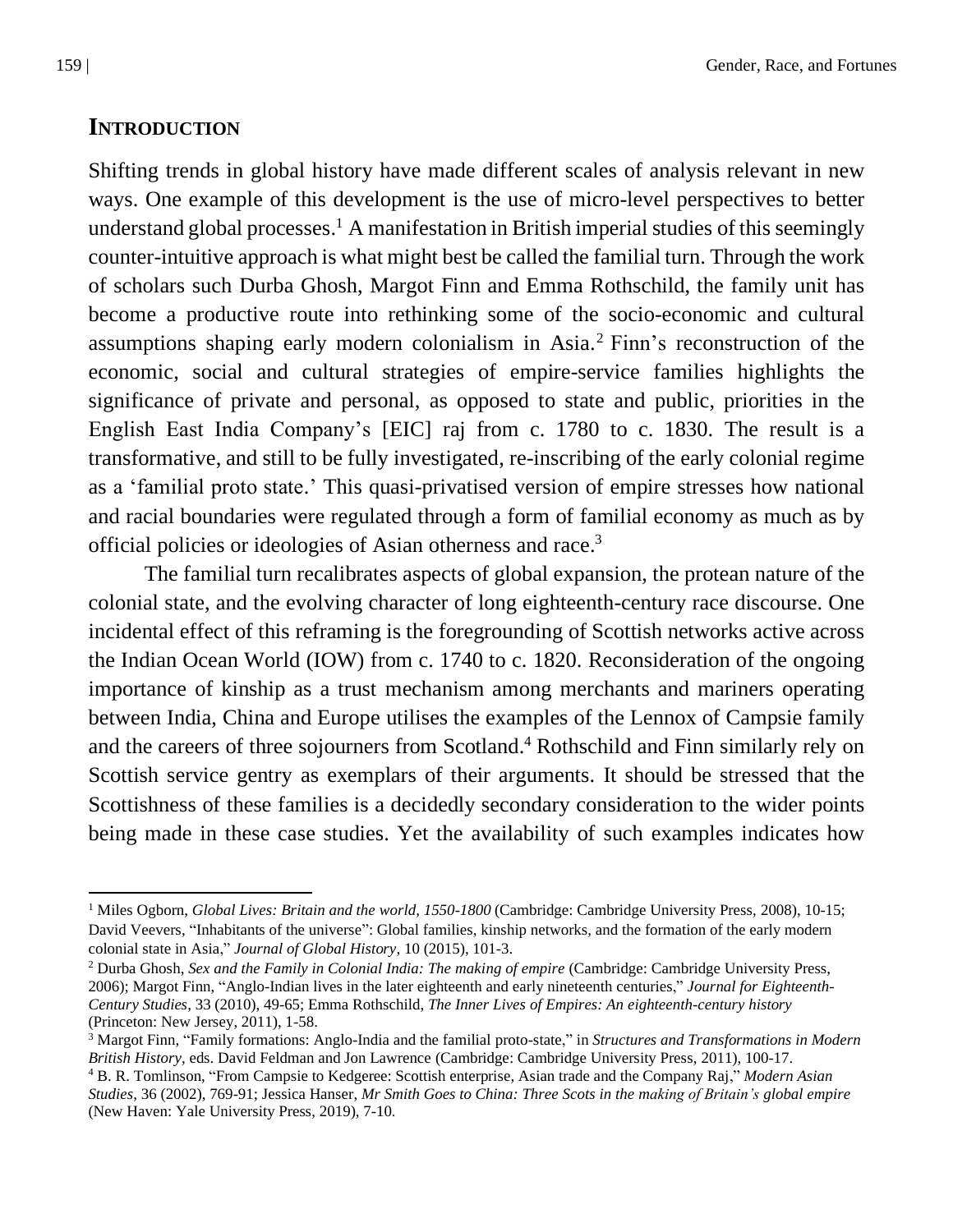Scots formed an increasingly prominent, if always minority, presence among the European populations of the EIC's ports and outposts. 5

By adapting and challenging aspects of the proto-familial state framework, this article continues the use of Scottish evidence in wider debates. It does so in three distinct but overlapping areas. The first relates to the regulation of gender and race in the early colonial order in South Asia and in Scotland. The emergence of a substantial mixed-race community in the Company's main settlements is understood to have been shaped by a conflicting, unstable and constantly evolving intersection of demographic, economic, religious, social and ultimately racial factors.<sup>6</sup> Indrani Chatterjee and Durba Ghosh have transformed understandings of where such negotiations took place in an Indian context, stressing the central role of household, gendered, sexual, racial, and legal relations between European men and South Asian women during the EIC's raj from c.1750 to c.1830. There is a consensus that these domestic and intimate arrangements facilitated the ongoing 'creation of colour' and associated racialised and gendered hierarchies. There is less agreement, however, around the levels of agency available to Asian women and their use of patriarchal obligation and formal legal channels as a means of advancing their interests and those of their children. 7

While in no way underestimating the central importance of race and colour, Finn questions the consistent and predominant influence of these factors by placing an equal emphasis on social status and family reputations. An analysis of two colonial service families, the Munros of Glasgow and the Elliots of Minto, argues that perceived social value and the potential for gentility played as important a role as colour and race in determining attitudes towards mixed-race children. <sup>8</sup> What remains unclear is the extent to which the blurring of familial and racial boundaries outlined by Finn formed a routine or

T. M. Devine (Oxford: Oxford University Press, 2011), 54-83; T. M. Devine and Angela McCarthy, "Introduction: The Scottish experience in Asia, c.1700 to the present: Settlers and sojourners', in *The Scottish Experience in Asia,* 

<sup>5</sup> G. K. McGilvary, *East India Patronage and the British State*: *The Scottish elite and politics in the eighteenth century* (London: Tauris Academic Studies, 2008), 48-229; Andrew Mackillop, "Locality, nation and empire: The Scots in Asia, c.1695-1813," in The *Oxford History of the British Empire: Scotland and the British Empire*, eds. John M. MacKenzie and

*c.1700 to the Present: Settlers and sojourners*, eds. T. M. Devine and Angela McCarthy (Cham, CH: Palgrave-MacMillan, 2017), 1-21.

<sup>6</sup> Christopher J. Hawes, *Poor Relations: The making of a Eurasian community in British India, 1773-1833* (Richmond: Curzon, 1996), 4-13.

<sup>7</sup> Indrani Chatterjee, "Colouring subalternity: Slaves, concubines and social orphans in early colonial India," in *Subaltern Studies, X: Writings on South Asian History and Society*, eds. Gautam Bhadra, Gyan Prakash and Susie Tharu (New Delhi: Oxford University Press, 1999), 51-63; Durba Ghosh, "Making and un-making loyal subjects: Pensioning widows and educating orphans in early colonial India," *Journal of Imperial and Commonwealth History*, 31 (2003), 1-23; Ghosh, *Sex and the Family in Colonial India*, 133-205.

<sup>8</sup> Finn, "Anglo-Indian lives," 59-61; Finn, "Family formations," 104-111.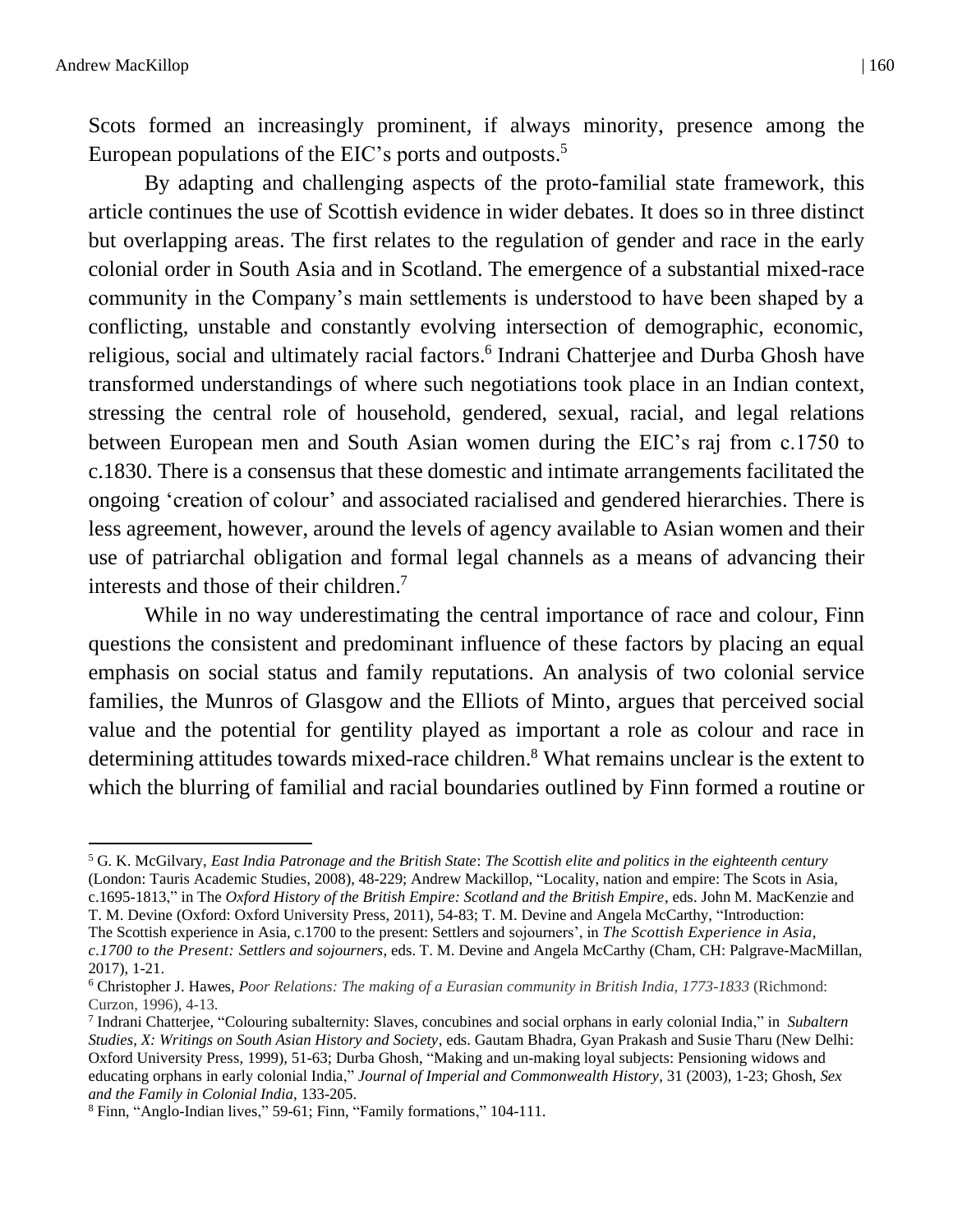an atypical feature of the domestic arrangements created by Europeans, Scots included, in colonial era Asia. A survey of wills and testaments registered at Bombay, Madras and Calcutta by Scots can reveal embedded attitudes among sojourners to these questions of race, colour, class, gender, and geographies of belonging. Recovering general patterns establishes the typicality or otherwise of the family case studies. Although wills and the other legal documentation generated by colonial bureaucracy present problems of selective silence, representativeness, and reproducing hierarchies of power, it is an established methodology for examining the financial, social, and cultural practices of Europeans in Asia.<sup>9</sup>

Besides the interplay of race, colour, gender and class, there is the question of how European sojourners and their families regulated internal 'frictions' over cohabitation choices and the dispersal of profits acquired in Asia. <sup>10</sup> Disputes over kinship boundaries and allocation of resources became particularly sensitive when a sojourner's decease or return home forced a reckoning over obligations to local women and the children produced by such relationships. The existence of a parallel mixed-race family could induce considerable anxieties among both sojourners and their relations in Europe, although usually for different reasons.<sup>11</sup> Recovering the nature of these frictions and what they reveal about the socio-cultural foundations of the proto-familial state is the second theme considered using evidence from Scottish testaments.

The article's final concern relates to the ways in which these unstable familial dynamics contributed to a heightened consciousness of colour and ideas of an innate, as opposed to cultural, theological, or environmental understanding of race in Enlightenment-era Scotland<sup>12</sup> The formation of these new attitudes was driven by a range of developments, including the involvement by Scots of all social classes in slaveryrelated transatlantic economies. The coercive displacement of native American peoples and a reliance on the mass enslavement of Africans and their descendants were defining features of the Atlantic World. A seminal cultural response to these troubling

<sup>9</sup> Durba Ghosh, "Decoding the nameless: Gender, subjectivity, and historical methodologies in reading the archives of colonial India," in *A New Imperial History: Culture, identity, modernity, 1660-1840*, ed. Kathleen Wilson (Cambridge: Cambridge University Press, 2004), 267-316; Ghosh, *Sex and the Family*, 109-10, 136-47.

<sup>&</sup>lt;sup>10</sup> Margot C. Finn, "Frictions' d'empire: Les réseaux de circulation des successions et des patrimonies dans la Bombay coloniale des années 1780, » *Annales: histoire, sciences sociale*, 65 (2010), 1196-205; Ghosh, *Sex and the Family*, 113-21. <sup>11</sup> Margot C. Finn, "Slaves out of context: Domestic slavery and the Anglo-Indian family, c. 1780-1830," *Transactions of the Royal Historical Society*, 19 (2009), 190-92; William Dalrymple, *White Mughals: Love and betrayal in eighteenthcentury India* (London: HarperCollins, 2002), 186-90, 234-45; Ghosh, *Sex and the Family*, 130-1.

<sup>12</sup> Colin Kidd, "Ethnicity in the British Atlantic world, 1688-1830," in *A New Imperial History*, ed. Wilson, 262-3; Nicholas Hudson, "From 'nation' to 'race': The origin of racial classification in eighteenth-century thought," *Eighteenth-Century Studies*, 29 (1996), 247–64.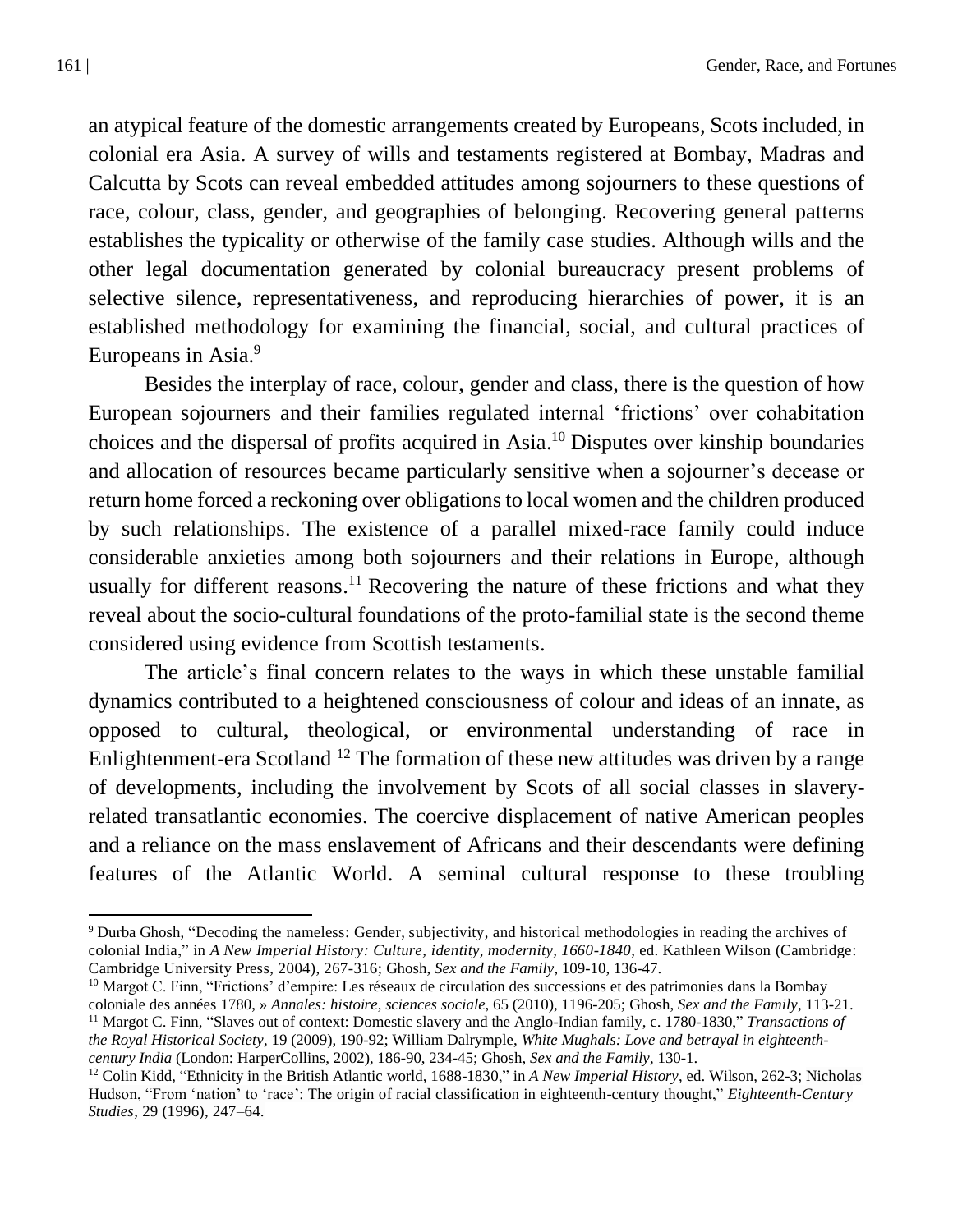characteristics of the modern 'commercial' society was the development of elite and popular attitudes that attached increasingly rigid and pejorative meanings to race and colour. This racialisation of other peoples and cultures acted as an explanation of, and justification for, settler colonialism and enslavement. The central place of slavery and its related commodities in the Atlantic empire was the single most significant cause of the racialisation of early modern Scottish and British society.<sup>13</sup> To this pervasive economic influence can be added the work of intellectuals like David Hume and the University of Edinburgh's leading role in the replacement of biblical and family lineage-based concepts of nation and race with biologically essentialised understandings of human difference. Even the work of the sentimental novelists, such as Henry MacKenzie, popularised new readings of racialised distinctions.<sup>14</sup> The extent to which Scotland's racialisation was shaped by the intimate, domestic politics of mixed-race families from Asia when compared with these other dynamics should not be over-exaggerated. Yet while only one thread in a wider weft and weave of factors, the importance of the eastern half the Empire has been noticeably underestimated in assessments of how racial thinking evolved in a provincial society like Scotland. 15

The nature of the country's migratory connections with Asia in this period went well beyond abstract matters of philosophy, literary trends, or debates in the natural sciences. The re-reading of social priorities and economic motivations through the familial turn points to the everyday, immediate, and even intimate foundations of ideas of colour and race in early colonial Asia. <sup>16</sup> The frictions over who ought to be included in transnational family units and on what basis brought such considerations back into Scottish localities and family matters in very personal and pressing ways. These backflows raise important questions about the transhemispheric boundaries of the IOW and the way such interconnections informed developments across the whole of Europe, not just its key

<sup>13</sup> Léon Poliakov, "Racism from the enlightenment to the age of imperialism', in *Racism and Colonialism: Essays on ideology and social structure*, ed. R. Ross (Leiden: Springer, 1982), 55-63; Silvia Sebastiani, *The Scottish Enlightenment: Race, gender, and the limits of progress*, trans. Jeremy Carden (New York: Palgrave Macmillan, 2013), 10-14; Andre C. Willis, "The impact of David Hume's thoughts about race for his stance on slavery and his concept of religion," *Hume Studies*, 42 (2016), 214.

<sup>14</sup> Colin Kidd, *The Forging of Races: Race and scripture in the Protestant Atlantic world, 1600-2000* (Cambridge: Cambridge University Press, 2006), 19; Bill Jenkins, "Race before Darwin: Variation, adaptation and the natural history of man in post-Enlightenment Edinburgh, 1790–1835," *British Journal for the History of Science*, 53, 3 (2020), 333-50; James D. Lilley, "Henry Mackenzie's ruined feelings: Romance, race, and the afterlife of sentimental exchange," *New Literary History*, 38, 4 (2007), 649-66.

<sup>15</sup> J. Rendall, "Scottish Orientalism: From Robertson to James Mill," *Historical Journal*, 25 (1982), 43-69; Geoffrey Carnell, "Robertson's and contemporary images of India," in *William Robertson and the Expansion of Empire*, ed. Stewart J. Brown (Cambridge: Cambridge University Press, 1997), 210-30.

<sup>16</sup> Onni Gust, *Unhomely Empire: Whiteness and belonging, c. 1760-1830* (London: Bloomsbury, 2020), 7-18.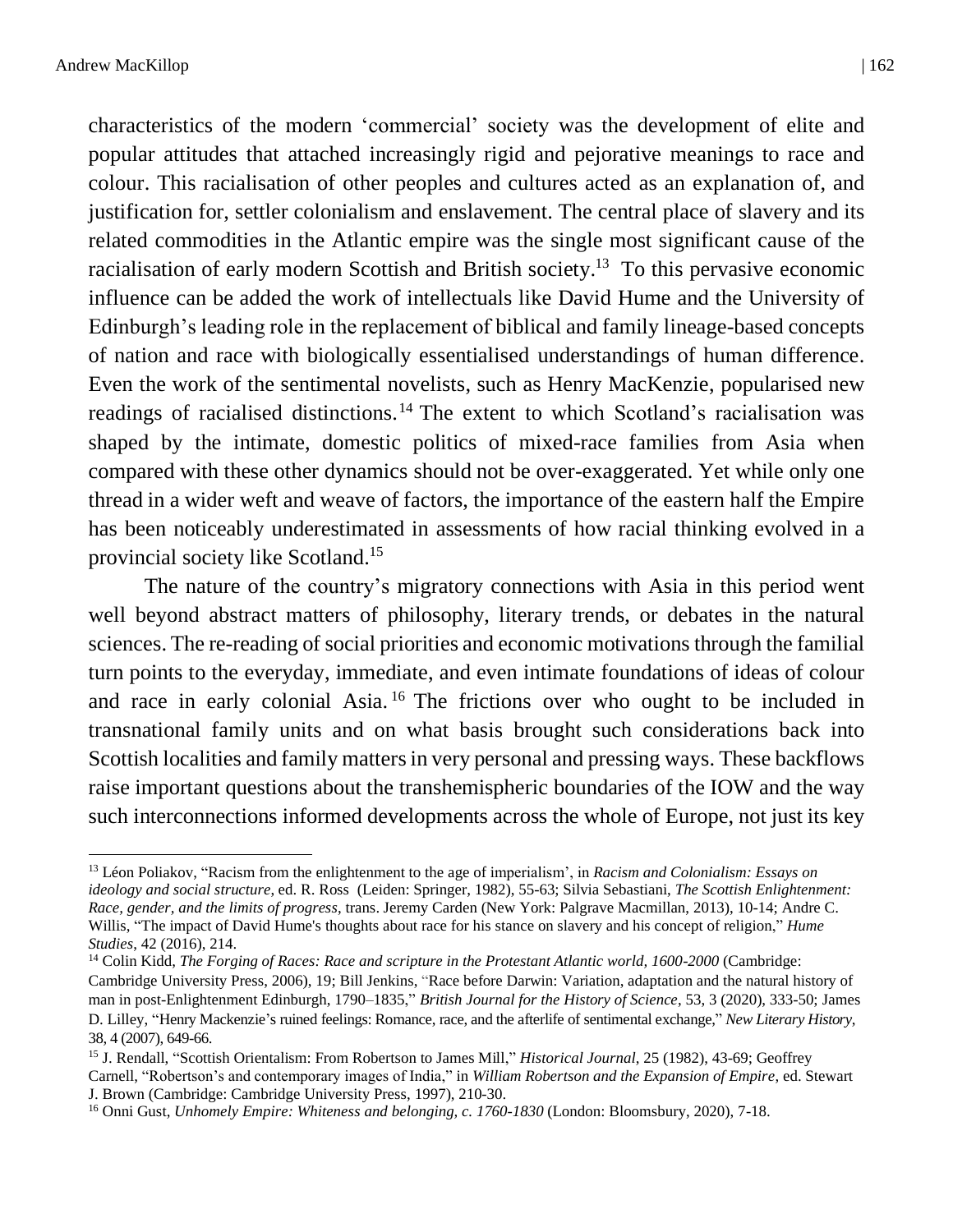imperial centres. <sup>17</sup> Moreover, these familial and financial concerns impacted a broad social range of Scots, including EIC merchants, military officers, mariners, and ordinary soldiers. Using wills and testaments to survey the division of colonial wealth along gendered, racial and familial lines enables a greater awareness of the means by which links to Asia informed new trends in racialist thinking in Enlightenment Scotland.

#### **SAMPLING WILLS AND TESTAMENTS**

One obvious demographic indicator of the EIC's changing character in the long eighteenth century was the growing number of individuals from the non-English regions of the British and Irish Isles in its employment or operating under its protection as private merchants, mariners, retailers and artisans.<sup>18</sup> Along with an influx of Irish personnel, Scots ensured the EIC became a more genuinely British-Hiberno institution than the Union state back in Europe.<sup>19</sup> Once in the East Indies, Scots differed little if at all from other European nationals in their economic motives and socio-cultural attitudes to local people and culture. This is hardly surprising. Over two hundred years of contact and interaction meant the tone of relations between Asians and Europeans was well established long before Scots appeared in any substantial numbers.<sup>20</sup> As Asia attracted more and more sojourners from the 'provincial' areas of the British and Irish Isles, familial-based trust mechanisms also transferred eastwards.<sup>21</sup> The use of extended family units to conduct the long distance commerce so characteristic of the East Indies is more usually associated with the trading diasporas of the Armenians or the Chinese communities in South East Asia. <sup>22</sup> The

<sup>17</sup> Jan de Vries, "The limits of globalisation in the early modern world," *Economic History Review*, 63 (2010), 711-14. <sup>18</sup> H. V. Bowen, *The Business of Empire: The East India Company and Imperial Britain, 1756-1833* (Cambridge:

Cambridge University Press, 2006), 272; Seema Alavi, *The Sepoys and the Company: Tradition and transition in northern India, 1770-1830* (Oxford: Oxford University Press, 1995), 5-32; P. J. Marshall, "Masters and Banians in eighteenthcentury Calcutta," in *The Age of Partnership: Europeans in Asia before Dominion*, eds. Blair B. Kling and M. N. Pearson (Honolulu: University of Hawaii Press, 1979), 191-213; Om Prakash, "From market-determined to coercion-based: Textile manufacturing in eighteenth century Bengal," in *How India Clothed the World: The world of South Asian textiles, 1500- 1800*, eds. Giorgio Riello, Tirthankar Roy and Om Prakash (Boston: Brill, 2009), 224-51.

<sup>19</sup> P. J. Marshall, "British society in India under the East India Company," *Modern Asian Studies*, 31 (1997), 90-1.

<sup>20</sup> Sanjay Subrahmanyam, *Europe's India: Words, people, empires, 1500-1800* (Cambridge, MA: Harvard University Press, 2017), 144-70.

 $21$  For the utility of 'provinces' as a framework for exploring the British and Irish Isles' complexity in the context of empire, see: Bernard Bailyn and Philip D. Morgan, "Introduction," in *Strangers within the Realm: Cultural margins of the first British Empire*, eds. Bernard Bailyn and Philip D. Morgan (Chapel Hill: University of North Carolina Press, 1991), 20-31; H. V. Bowen, *Elites, Enterprise and the Making of the British Overseas Empire, 1688-1775* (London: Palgrave Macmillan, 1996), 154-5.

 $^{22}$  Sebouh Aslanian, "Social capital, 'trust' and the role of networks in Julfan trade: Informal and semi-formal institutions at work," *Journal of Global History*, 1 (2006), 383-402; Bhaswati Bhattacharya, "Making money at the blessed place of Manila: Armenians in the Madras–Manila trade in the eighteenth century," *Journal of Global History*, 3 (2008), 1-20;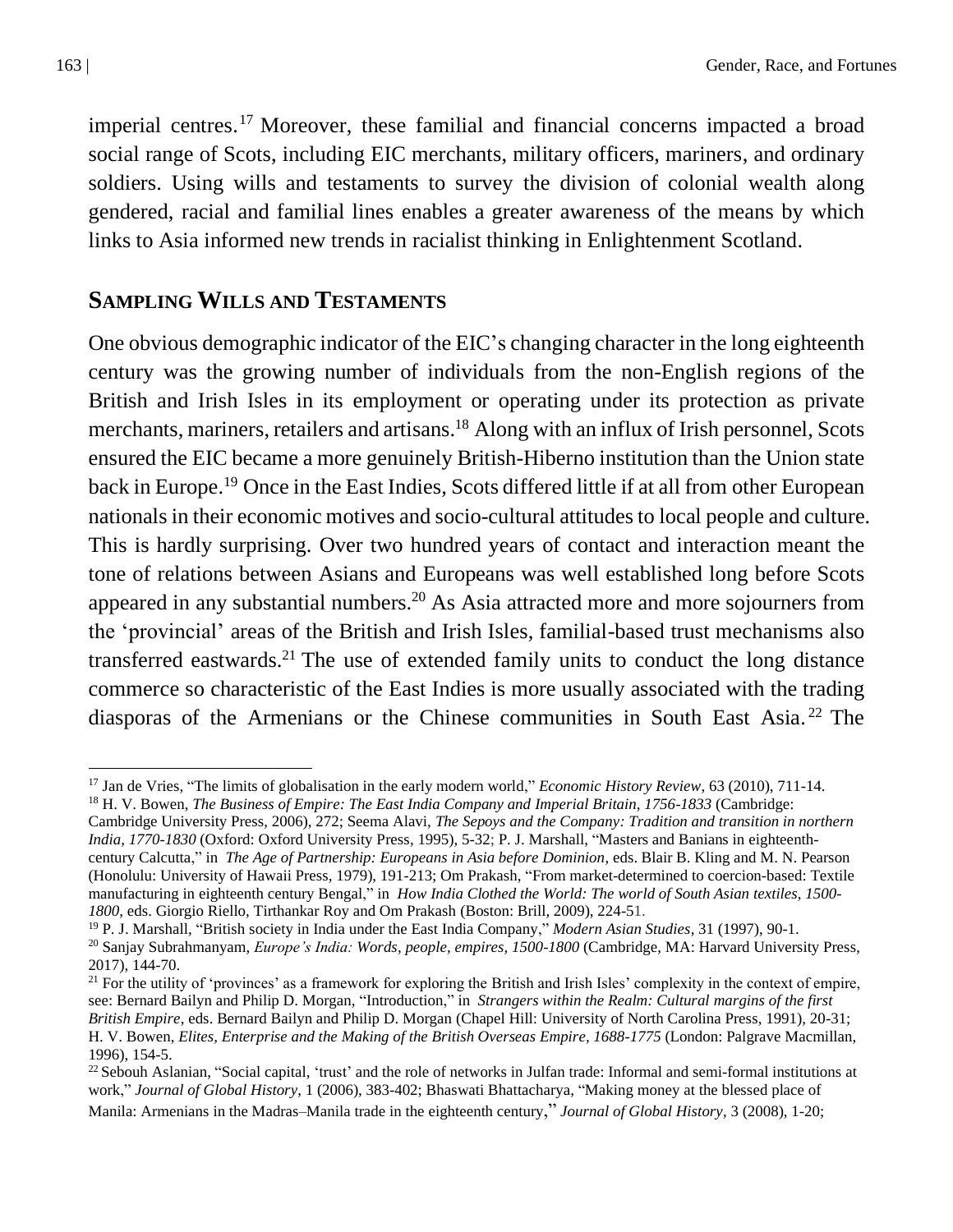European presence, by contrast, is typically framed in terms of involvement in formal corporate and colonial state infrastructures. Yet as the work of Finn demonstrates, Europeans appreciated the value of kin networks in underpinning reliable profit-making activities. This explains why, as Scots began arriving in ports such as Bombay, Madras, Calcutta and Benkulen, other Scots quickly followed in their wake.<sup>23</sup>

The use of kinship links proved a highly effective economic tactic and helped to ensure that a relatively underdeveloped society on the north west edge of Europe could increasingly access one hemisphere of the emerging world economy. <sup>24</sup> One indicator of the corporation's diversifying European workforce is the number of wills registered by Scots at the mayor courts of the EIC's key settlements.<sup>25</sup> Table 1 summarises the total for Bengal from 1780 to 1800, with a further two sample years in 1805 and 1810, for the Madras presidency from 1753 to 1810, and for the Bombay presidency from 1740 to 1810. As well as providing a summary of the financial assets listed in wills registered by Scots, the equivalent Irish and Welsh testament numbers are included to help contextualise the Scottish profile. A Scot is defined here as an individual who travelled to Asia and either died there or returned to Europe after lodging a testament at one of the Company courts. Inclusion in the following tables does not mean individuals were necessarily resident in the East Indies at the point of death or alternatively domiciled back in Scotland. The only criterion for inclusion is that a testament must show clear evidence that the testator originated from Scotland. In his will of 1800, for example, Lieutenant William Stuart of the Bengal army did not at any point refer to his Scottishness. As with many other individuals incorporated into the tables, his origins are revealed through the naming of executors and their place of residence, in this case, Stuart's brother, a lawyer in Edinburgh and the listing of other family residing north of the border. 26

Defining Scots by this method undoubtedly lowers the overall percentages shown in the various tables. A substantial number of testaments such as that of the free mariner, Robert Abercromby in Bombay in 1748 or Captain Archibald Blair at Madras in 1761 are

Kenneth Pomeranz and Steven Topik, *The World and Trade Created: Society, culture and the world economy, 1400 to the Present* (New York: Routledge, 2018), 11-15, 44.

<sup>23</sup> India Office Records, British Library, London (hereafter: IOR) O/5/26–27, 30-31; McGilvary, *East India Patronage*, 210- 31.

<sup>24</sup> A. G. Hopkins, "The history of globalisation – and the globalisation of history?," in *Globalisation in World History*, A. G. Hopkins (London: Pimlico, 2002), 25-8; Andrew Phillips, "The global transformation, multiple early modernities, and international systems change," *International Theory*, 8 (2016), 481-8.

<sup>&</sup>lt;sup>25</sup> A. Mackillop, "Europeans, Britons and Scots: Scottish sojourning networks and identities in Asia, c. 1700-1815," in A. McCarthy (ed.), *A Global Clan: Scottish migrant networks and identities since the eighteenth century* (London: Tauris, 2006), 19-47.

<sup>26</sup> IOR, L/AG/34/29/12/42.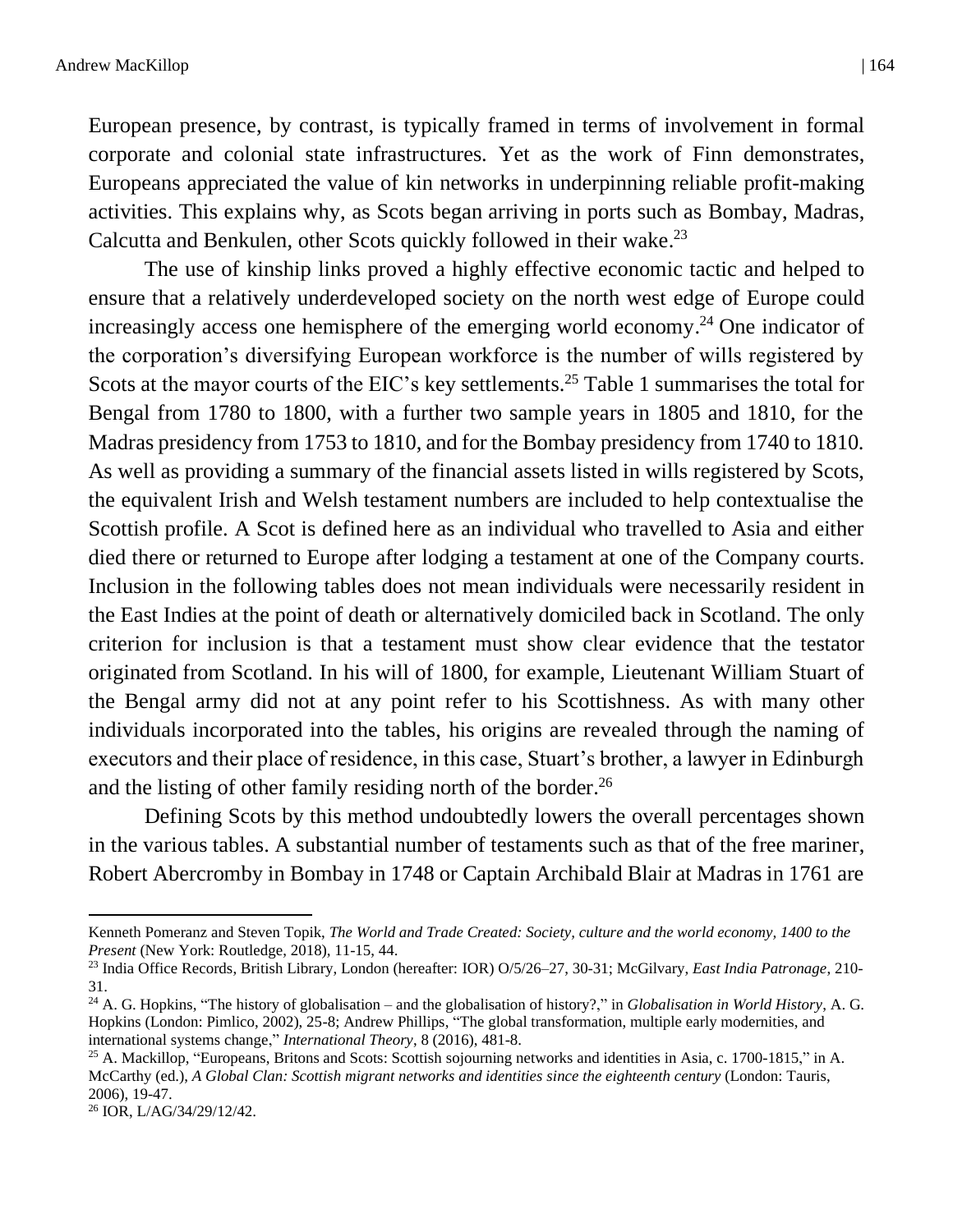excluded.<sup>27</sup> While name evidence points to these men being Scots, the documentation does not contain explicit evidence of place of origin. This was a feature common to hundreds of wills, especially those of ordinary sailors and seamen. This characteristic of the source material means that while Table 1 represents the bare minimum of the respective national totals, the sample is robust. The figures also need to be assessed against the fact that a range of individuals, including other European nationals and prominent local Asian residents, utilised the mayor courts. The diversity of those registering their legal affairs substantially inflates the overall total against which the Scottish, Irish and Welsh share is assessed.<sup>28</sup> The fact that the Irish made up between 4% and 5% of all wills and Scots 10% indicates their considerable numeric presence among the locally resident British and Irish Isles sojourning population.

| <b>Presidency</b> | <b>Total</b> | <b>Irish</b> | Welsh       | <b>Scots</b>   | <b>Assets (Scots wills)</b> |
|-------------------|--------------|--------------|-------------|----------------|-----------------------------|
| Bengal            | 1,299        | $60(4.6\%)$  | $11(0.8\%)$ | 142 (10.9%)    | £314,322.00                 |
| Bombay            | 1,092        | 48 (4.3%)    | $4(0.3\%)$  | 112 (10.2%)    | £140,408.00                 |
| Madras            | 1,567        | $82(5.2\%)$  | $7(0.4\%)$  | $167(10.6\%)$  | £305,949.00                 |
|                   |              |              |             |                |                             |
| <b>Total</b>      | 3,958        | $190(4.8\%)$ | $22(0.5\%)$ | 421 $(10.6\%)$ | £760,679.00                 |

*Table 1:* Irish, Scots, and Welsh Wills & Testaments: Bengal, Bombay and Madras, 1740-1810 (IOR, P/328/60-64, 79; P/416/80-98; L/AG/34/29/185-210; L/AG/34/29/341-43; L/AG/34/29/4-12, 17 & 22)

Several trends are apparent. The first is the noticeable consistency of the national profiles across the three main settlements. The more obvious disparity is between the different non-English nationalities. By what is an admittedly selective indicator, Scots formed a consistently greater presence than either the Irish or Welsh among those with sufficient material resources to make it worth their while registering a will. This preponderance was evident across the Company's three main settlements, with significantly more than twice as many Scottish wills registered compared to the Irish, and with the Welsh profile surpassed by a factor of nearly twenty to one.

Care is needed, however, with this type of data. While an invaluable qualitative source, wills hide as much as they reveal.<sup>29</sup> Despite the clear pattern in Table 1, there were in fact many more Irish than Scots in colonial South Asia throughout this period. This

<sup>&</sup>lt;sup>27</sup> IOR, P/416/83, p. 7; P/328/61 [1761], 11.

<sup>&</sup>lt;sup>28</sup> Ghosh, *Sex and the Family*, 170-1; Ghosh, "Making and un-making loyal subjects," 4; Mattison Mines, "Courts of law and styles of self in eighteenth-century Madras: From hybrid to colonial self," *Modern Asian Studies* (2001), 34-7.

<sup>29</sup> Bridget J. Crawford and Anthony C. Infanti, "A critical research agenda for wills, trusts and estates," *Real Property, Trust and Estate Law Journal*, 49 (2014), 319-21.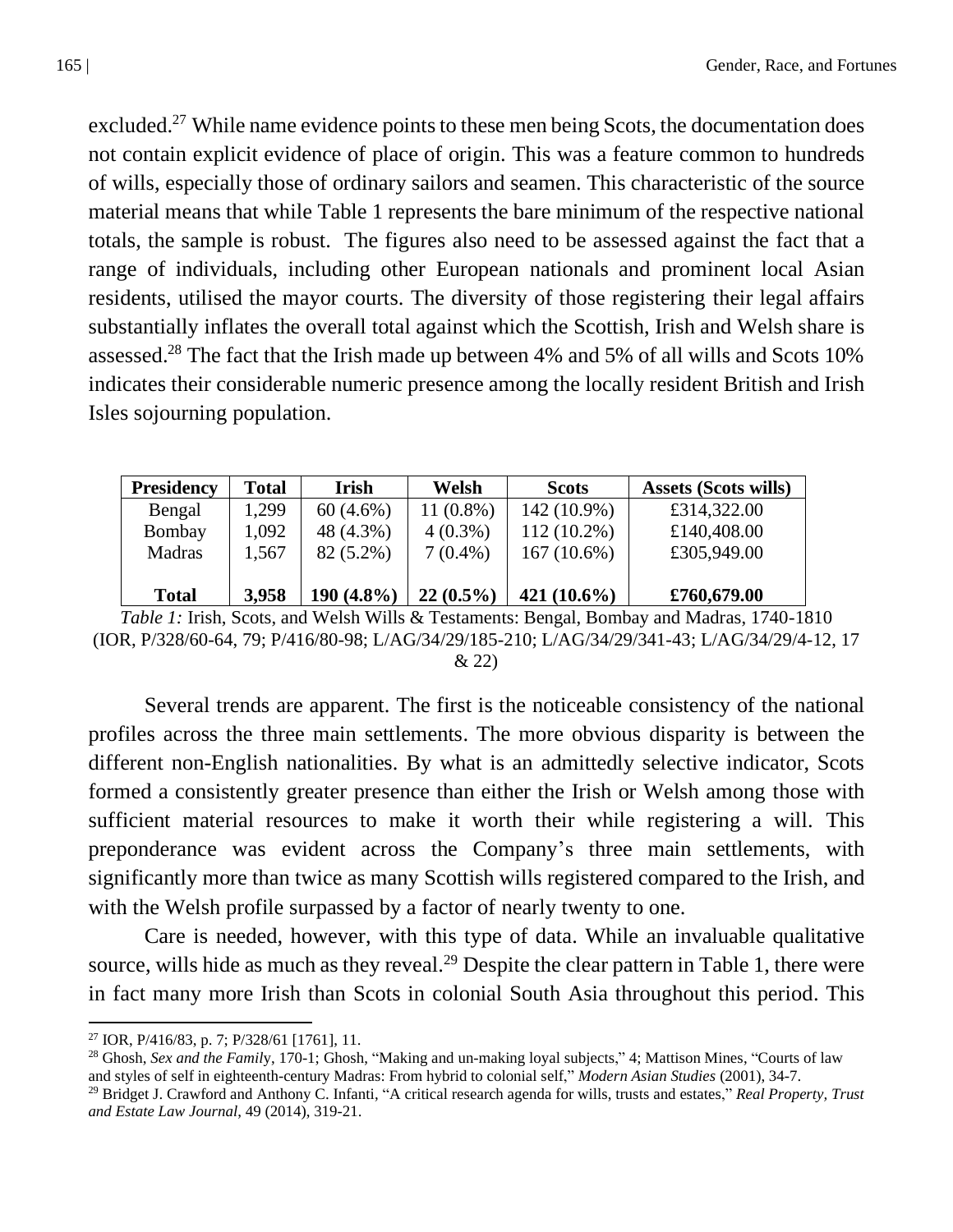preponderance arose from the Company's post-1750 reliance on recruits from Ireland for the European regiments of the Bengal, Bombay and Madras armies.<sup>30</sup> While some of these low-ranking personnel did register their legal affairs, the vast majority did not and so are rendered invisible in this sector of the colonial bureaucracy.<sup>31</sup> The vast majority of Scots registering such documentation were men, and were in the main artisans, retailers, maritime officers as well as middling or high ranking mercantile, military, medical and civil service professionals. The Figures in Table 1 confirm that Scots congregated disproportionately in those areas of the colonial economy and state which generated assets sufficient enough to warrant registering a will.

Many of the testators died shortly after registering their affairs, while others registered their testaments as part of their preparations for an imminent return to Europe. Executors or trustees were usually chosen based on a combination of family members back in Europe and friends and professional associates from the deceased's time in Asia. The long-distance mobility of testators was matched by that of the documentation itself, which often crossed hemispheres and multiple legal jurisdictions. The capacity to navigate different legalistic frameworks was a key feature of society and economy across the IOW.<sup>32</sup> But this legal pluralism had a particular resonance for Scots, who routinely sought to move their property and profits through the Company's jurisdiction, into the English legal system via the Probate Court of Canterbury, and finally to the Scottish courts. On 12 May 1798, Lieutenant-colonel William MacKintosh registered his will at Calcutta, and by 3 May 1799 it had been lodged at Canterbury. By the time of his death in 1803 it existed in a third, distinctively Scottish form in the books of the Edinburgh Commissary Court.<sup>33</sup> Tracing the legal genealogy of wills in this way enhances the methodology used to designate an individual definitively as a Scot.

<sup>30</sup> Thomas Bartlett, "The Irish soldier in India, 1750-1947," in *Ireland and India: Connections, comparisons, contrasts*, eds. Michael Holmes and Denis Holmes (Dublin: Folens, 1997), 12-28; Barry Crosbie, *Irish Imperial Networks: Migration, social communication and exchange in nineteenth-century India* (Cambridge: Cambridge University Press, 2012), 68-98. <sup>31</sup> For examples of ordinary soldier and sailor wills, see: IOR,  $P/328/60$  [1757], 126-127;  $P/328/61$  [1762], 61-62;

L/AG/34/29/342 [7 December 1798-13 Dec. 1802], 1-5, 9-10, 31.

<sup>&</sup>lt;sup>32</sup> Lauren Benton, "Colonial law and cultural difference: Jurisdictional politics and the formation of the colonial state," *Comparative Studies in Society and History*, 41 (1999), 563-588; Lauren Benton and Richard J. Ross, "Empires and legal pluralism: Jurisdiction, sovereignty and political imagination in the early modern world," in *Legal Pluralism and Empires, 1500-1850*, eds. Lauren Benton and Richard J. Ross (New York: New York University Press, 2013), 1-18.

<sup>33</sup> IOR, L/AG/34/29/6 [1789], 17; IOR L/AG/34/29/12/6; National Records of Scotland, Edinburgh (hereafter: NRS), CC8/8/134: Lt-Col. William Macintosh, Edin CC, pp.730-43.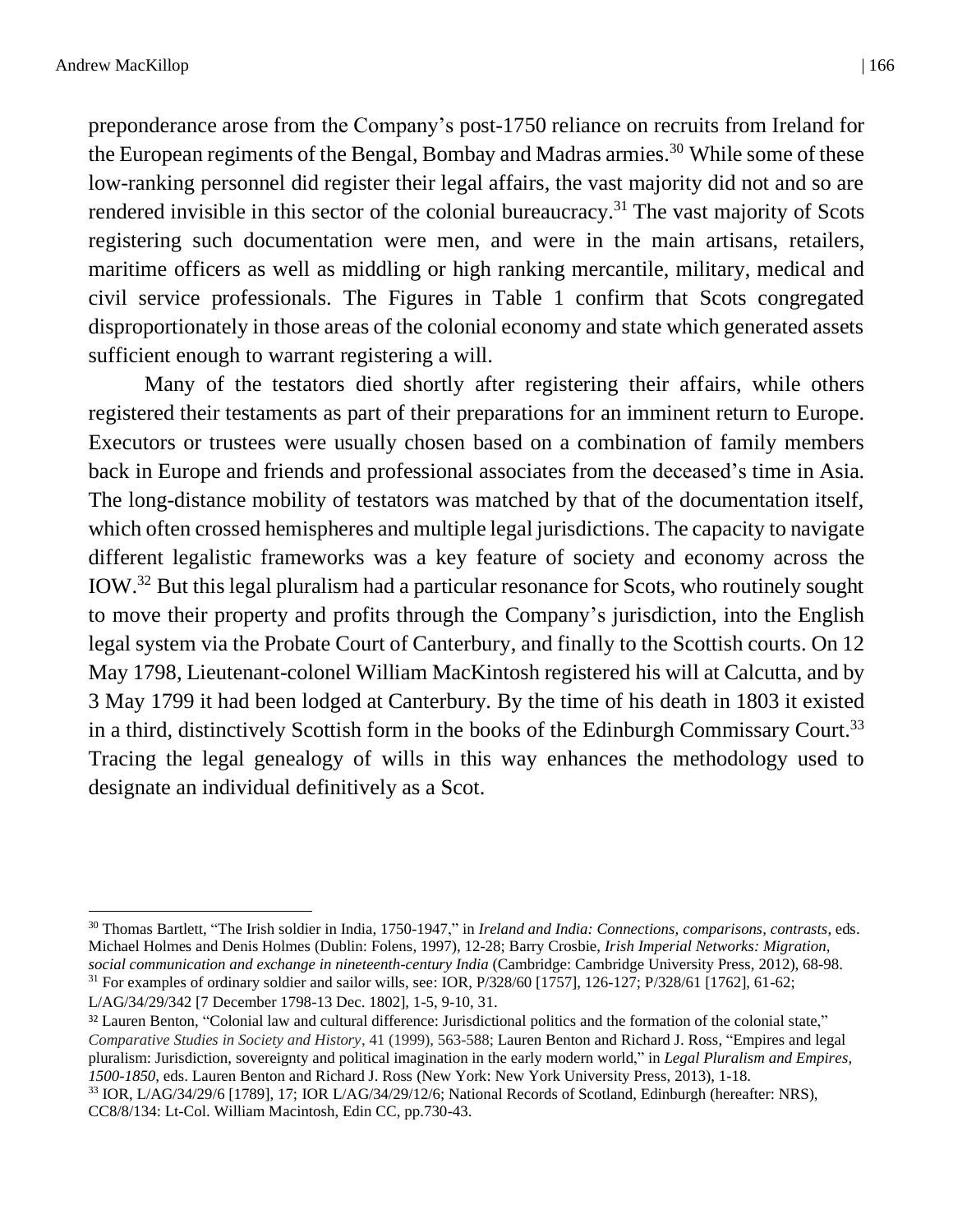## **FAMILY FORTUNES?**

In these documents can be traced some of the familial, financial, and cultural concerns of sojourners active during the early decades of the East India Company's raj and in the wider system of intra-Asian trade. Testaments reveal the material, gendered, emotional and racial dynamics that shaped the dispersal of both large and small fortunes. The total of £760,679 represented a major augmentation of individual and family liquidity and represents the real price equivalent in 2020 of £61.87 million.<sup>34</sup> These profits were secured by a small minority of the total number of Scots who journeyed to Asia either as Company personnel or on their own private account. As with any findings derived from testaments, the information in the tables is unrepresentative in certain respects. Most Europeans never made a will, while many sojourners either failed in their financial objectives and returned home or died before they could secure any meaningful assets.<sup>35</sup> Yet the expectation created by widely known stereotypes of the 'Orient's' fabulous wealth ensured that individuals and social networks from Europe continued to be attracted to Asia. Scots were no different, experiencing both high death rates and highly variable patterns of wealth accumulation. 36

Viewing the wills collectively enables the recovery of general trends in wealth allocation. In these patterns can be found the underlying but powerful social, gendered and race dynamics that helped determine the transhemispheric character and cultural tone of the 'familial proto-state.' Tables 2 and 3 summarise the dispersal of wealth and confirm stark differences between the prioritising of family in Europe compared to the local families created through household and sexual relationships with Asian women. Table 2 covers wealth allocated in wills registered at Calcutta, Bombay and Madras which was assigned explicitly to family members back in Europe. In the case of Scots, this was usually to relations still in Scotland but included those living in England (often in London) or, less commonly, elsewhere in the Empire. The bulk of wealth recorded in all testaments traced to Scots  $-$  £525,196 (69%) – was returned to Europe, with the distribution showing that a sojourner's siblings were conspicuous recipients rather than wives, mothers or

<sup>&</sup>lt;sup>34</sup> The modern equivalent is derived from a calculation related to Retail Price Indexes from the Measuring Worth Foundation website. See<https://www.measuringworth.com/calculators/ukcompare/relativevalue.php> [Accessed: 7 Dec. 2021].

<sup>35</sup> P. J. Marshall, *East Indian Fortunes: The British in Bengal in the eighteenth century* (Oxford: Clarendon Press, 1976), 218-9; D. Arnold, 'India's place in the tropical world, 1770-1930," *Journal of Imperial and Commonwealth History*, 26 (1998), 6-11.

 $36$  IOR, P/328/63, 106-9; L/AG/34/29/4 [1780], 133-43. See also: A. Mackillop, "The Highlands and the returning nabob: Sir Hector Munro of Novar," in *Emigrant Homecomings: The return movement of emigrants, 1600-2000*, ed. Marjory Harper (Manchester: Manchester University Press, 2005), 242-56.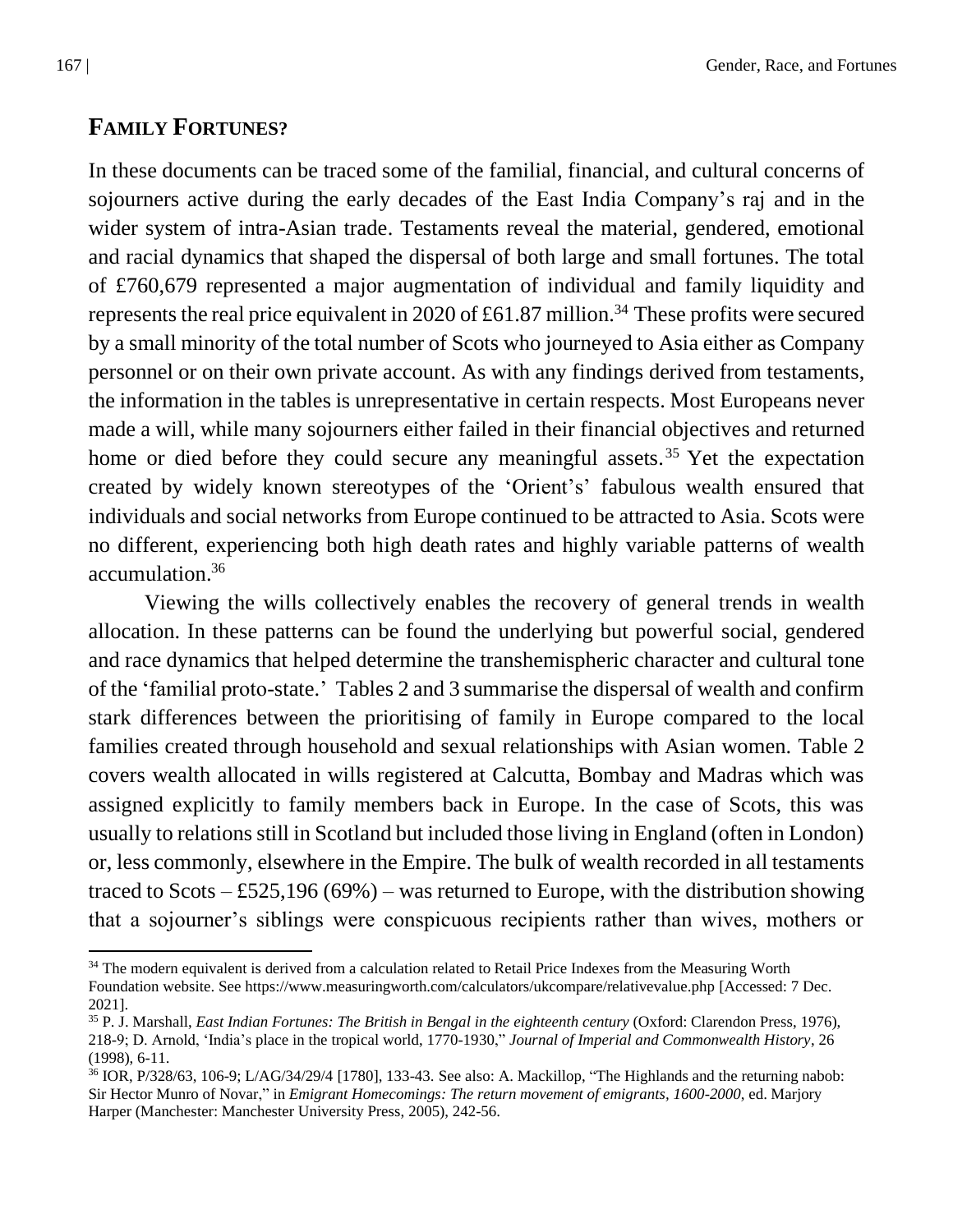fathers. The fact that most sojourning European men in Asia in this period were unmarried, in an official sense at least, partly explains the relatively small amount left to legally recognised wives and children (either at home or in Asia).<sup>37</sup>

Table 3 shows monies allocated to relations, associations, local women and children noted as resident in Asia at the time of the will's registration. As such it provides evidence of how much colonial wealth did not circulate back to the sojourner's original family group.

|              | Wife      | Children  |           | <b>Parents</b> |           | <b>Siblings</b> |                 | Kin        |
|--------------|-----------|-----------|-----------|----------------|-----------|-----------------|-----------------|------------|
|              |           | Female    | Male      | Mother         | Father    | <b>Sisters</b>  | <b>Brothers</b> |            |
| <b>Wills</b> | 33        | 20        | 19        | 80             | 68        | 141             | 130             | 92         |
|              | $(7.8\%)$ | $(4.7\%)$ | $(4.5\%)$ | 19%            | $16.1\%$  | $(33.4\%)$      | $(30.8\%)$      | $(21.8\%)$ |
| <b>Total</b> | £38,757   | £50,225   | £19,092   | £24,695        | £20,862   | £135,625        | £172,660        | £63,280    |
|              | (5%)      | $(6.6\%)$ | $(2.5\%)$ | $(3.2\%)$      | $(2.7\%)$ | $(17.8\%)$      | $(22.6\%)$      | $(8.9\%)$  |

*Table 2:* The 'Familial Proto-State' (Europe), 1740-1810 (IOR, P/328/60-64, 79; P/416/80-98; L/AG/34/29/185-210; L/AG/34/29/341-43; L/AG/34/29/4-12, 17 & 22)

|              | Wife      | 'Housekeeper'/<br>'Girl' | <b>Children</b> |            | <b>Associates</b> |           | <b>Servants</b> | <b>Slaves</b> |
|--------------|-----------|--------------------------|-----------------|------------|-------------------|-----------|-----------------|---------------|
|              |           |                          | Female          | Male       | Professional      | Kin       |                 |               |
| <b>Wills</b> | 15        | 61                       | 58              | 48         | 42                | 31        | 12              | 13            |
|              | $(3.5\%)$ | $14.4\%$ )               | $(13.7\%)$      | 11.4%)     | $(9.9\%)$         | $(7.3\%)$ | $(2.8\%)$       | (3%)          |
| <b>Total</b> | £4,185    | £18,634                  | £61,137         | £79,109    | £26,780           | £37,711   | £2,985          | £270          |
|              | $(0.5\%)$ | $(2.4\%)$                | $(8.1\%)$       | $10.3\%$ ) | $(3.5\%)$         | $(4.9\%)$ | $(0.3\%)$       | $(0.03\%)$    |

*Table 3:* The 'Familial Proto-State' (Asia), 1740-1810 (IOR, P/328/60-64, 79; P/416/80-98; L/AG/34/29/185-210; L/AG/34/29/341-43; L/AG/34/29/4-12, 17 & 22)

# **GENDER IN WILLS AND TESTAMENTS**

Considerations of gender clearly influenced the flow of profits back to Scotland, with a sojourner's mother, sister, and female children generally receiving greater sums than either sons or fathers. The effect of this allocation pattern on gender dynamics was ambiguous. On the one hand, women relatives were favoured in ways that created greater levels of material and financial security. However, the dispersal of monies could also work to consolidate patriarchal authority. Male family members nearly always served as executors and were expected under the terms of the will to distribute the proceeds to the

<sup>37</sup> Julia Schleck, "The marital problems of the East India Company," *Journal for Early Modern Cultural Studies*, 17, 3 (2017), 83-6; Hawes, *Poor Relations*, 12-16.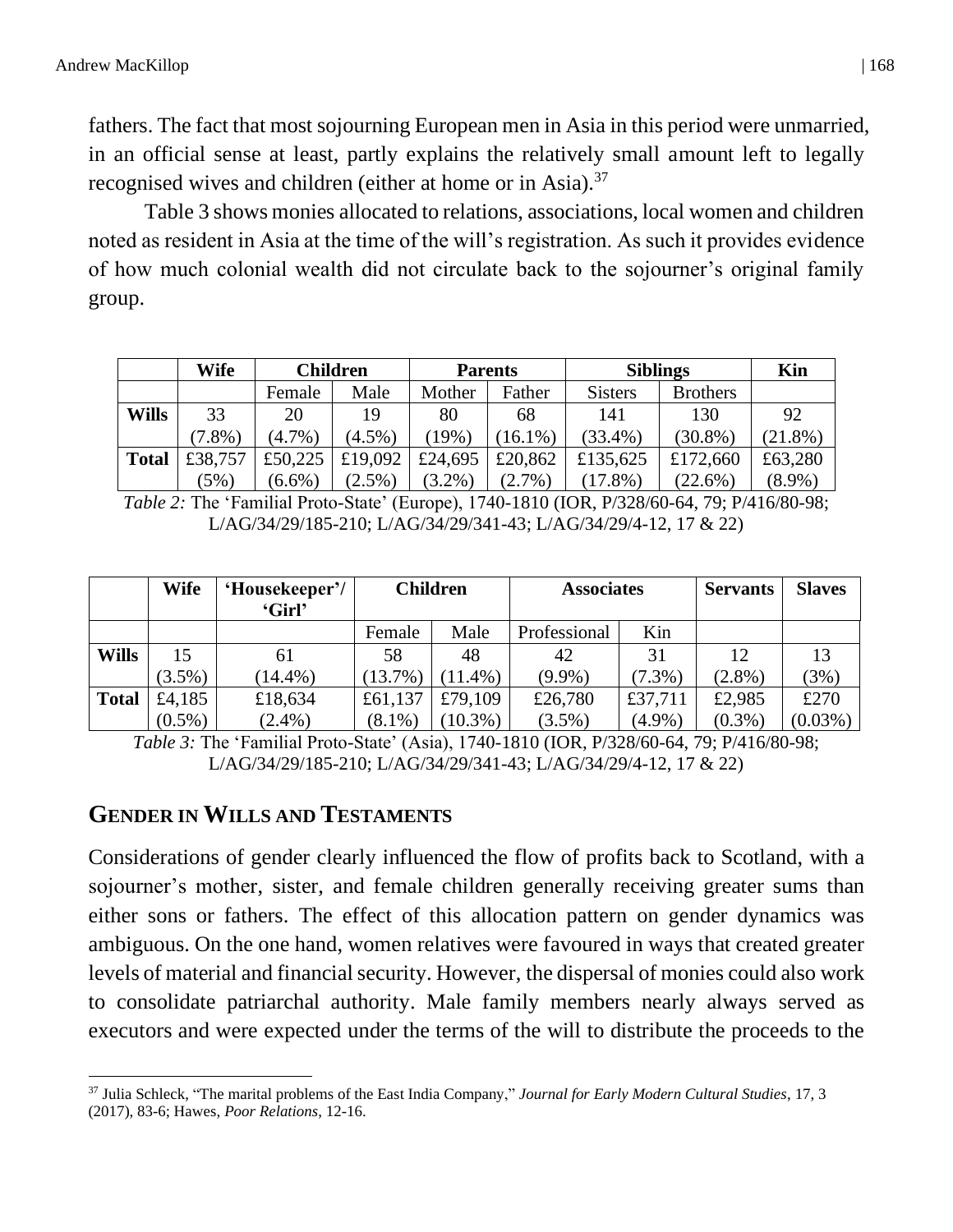deceased's remaining family. Typical in this respect was the 1771 Madras testament of Ensign George Taylor. After gifting £246 to his brother, John, an Edinburgh lawyer, George asked that the sum be divided equally into three parts: one to John, and the other portions to another brother and a sister.<sup>38</sup> This was a common legal arrangement and gave considerable discretion to male family members by leaving them in control of bequests. Brothers were often chosen for this role rather than fathers for the simple reason they were more likely to still be alive and able to complete the deceased's final wishes.<sup>39</sup> These practicalities also explain why the amount left to brothers listed in Table 2 was the single largest sum remitted to Europe, despite these testaments forming a smaller percentage (30.8%) than those noting sisters as beneficiaries (33.4%).

If, as Durba Ghosh has emphasised, the development of a reputation for responsible patriarchy was a key aim of European men in their treatment of Asian women and children, the same was true of the assumptions shaping remittances to Europe.<sup>40</sup> The gendered dimension of this process produced what might at first appear to be inconsistent trends. On the one hand, they reinforced patriarchy through the funnelling of assets to male executors while, on the other, they generated pressures to allocate assets to female relatives.<sup>41</sup> As shown in Table 2, the provision of specific amounts to close female kin was a structural characteristic of the proto-familial state economy and a feature of no less than 60% of all the sampled Scottish wills. A widespread expectation clearly existed which gave mothers, sisters and nieces a legitimate claim on wealth made in Asia.<sup>42</sup> Indeed, at over one third of all testaments, sisters were more likely to be explicitly identified as a recipient than any other family member, fathers and brothers included.

Some bequests could be substantial and enabled female recipients to either join or consolidate their position in the affluent levels of local society. William Balfour, a Madras civil servant, left major sums to his sisters upon his death in 1793. His will underlines how India-made profits reinforced patriarchal hierarchies in northern Europe while endowing female relatives with socially transformative amounts of wealth. Elizabeth, who was already married, received £5,000, while Anne, who was unmarried, received £7,000. The

<sup>38</sup> IOR, P/328/63 [1772], 101-2, 118-9.

<sup>&</sup>lt;sup>39</sup> Kinross House, Graham of Kinross Papers, Box Graham Papers, 2<sup>nd</sup> Series, Nos 51-126, Bundle 57: Calcutta, 21 Aug. 1776: Thomas Graham to George Graham; NRS GD137/1131: Edinburgh, 21 Dec. 1774: David Scrygmeour to Alexander Scrygmeour; NRS GD137/1142: Fort Marlborough, 31 July 1778; IOR L/AG/34/29/185 [1780], 164-5.

<sup>40</sup> Ghosh, *Sex and the Family*, 107-32; Thomas Williamson, *The East India Vade-Mecum: Or the complete guide to gentlemen intended for civil, military, or naval services of the honourable East India Company Vol.1* (London: Black, Parry, and Kingsbury, 1810), 452-3.

 $41$  For testaments in which the sojourner provided support to a woman from his place of origin and with whom he had a child outside of marriage, see: IOR L/AG/34/29/8/27a; IOR L/AG/34/29/194, 221-2.

 $42$  IOR P/328/62 [1764], 33. For a similar will in Bombay, see: IOR, P/416/83 [1748], 7.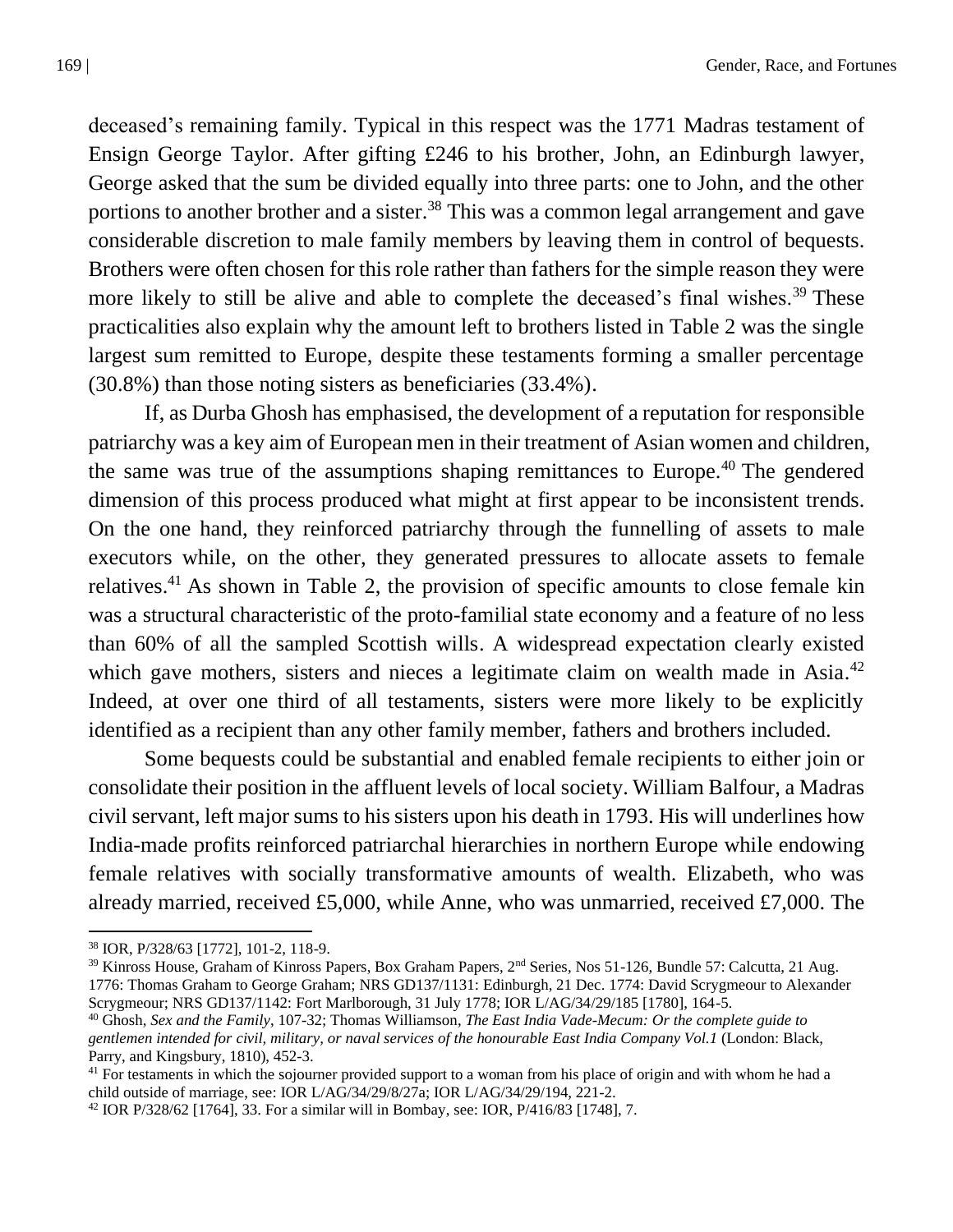significance of these gifts can be appreciated when set against the fact that the parish of Markinch, in which the Balfour family estate of Balbirnie was located, had a total landed rental of 'upwards of £5,000' in 1794.<sup>43</sup> Through such redistribution, the Company's early colonial regime in India played a role in consolidating the material basis and gendered dimensions of Scotland's genteel social and landed order.

Transhemispheric remittances also augmented the assets of women from far less affluent backgrounds. As a result, the benefits of the connection to Asia trickled down Scotland's social order and across its geographic regions. Assynt in Sutherland is not a locality usually associated with Britain's empire in the East Indies. Yet military service generated connections between this rural community and India. John MacKenzie from the farm of Ouldany served in the 73<sup>rd</sup> Highland regiment. As an enlisted man he benefited from salary accumulation and prize money through his unit's involvement in the looting in 1799 of Srirangapatna, the capital of Mysore. While typical of the tens of thousands of men in the Company's garrisons or with British regiments sent east, MacKenzie was atypical in that he left a will in 1801. He bequeathed £400 to his sister, Margarita, who still resided in Assynt. The significance of this amount becomes clear when set against the fact that in 1775 Ouldany's annual rental stood at £30, while only six years prior to MacKenzie's death the entire parish rented for £1,000.<sup>44</sup>

The life changing nature of wealth remitted to places like Markinch or Assynt reveal the profound, if quotidian, social and gendered ramifications embedded in the patterns in Table 2. The broad geographic dispersal of monies was a noticeable characteristic of this familial remittance economy. Like Private John MacKenzie, Major John Munro originated from Sutherland, and his will too was proven at Madras in 1801. High rank, however, meant his legal and financial affairs encompassed a swathe of Scotland, with a noticeable emphasis on provision for his female relatives. Sisters in Sutherland and Caithness, an aunt in Edinburgh, and a female cousin in Greenock received monies ranging from £100 to £800. Associates in Orkney benefited, as did male relatives in Argyll and Edinburgh, who were expected to act as trustees and executors.<sup>45</sup>

The overlap between the authority of the Company's courts and informal webs of kinship was a central feature of the familial proto-state. As Table 2 demonstrates, the type

[sutherland-assynt](https://stataccscot.edina.ac.uk/link/osa-vol16-p201-parish-sutherland-assynt) [Accessed: 7 Dec. 2021]. See also: IOR L/AG/34/29/343, 6-8.

<sup>43</sup> IOR L/AG/34/29/195, 455-7; The Statistical Account of Scotland online service:

[https://stataccscot.edina.ac.uk:443/link/osa-vol12-p530-parish-fife-markinch](https://stataccscot.edina.ac.uk/link/osa-vol12-p530-parish-fife-markinch) [Accessed: 7 Dec. 2021]

<sup>44</sup> IOR L/AG/34/29/201, 270-2; R. J. Adam (ed.), *John Home's Survey of Assynt* (Edinburgh: T. & A. Constable, 1960), 62; The Statistical Accounts of Scotland online service[: https://stataccscot.edina.ac.uk:443/link/osa-vol16-p201-parish-](https://stataccscot.edina.ac.uk/link/osa-vol16-p201-parish-sutherland-assynt)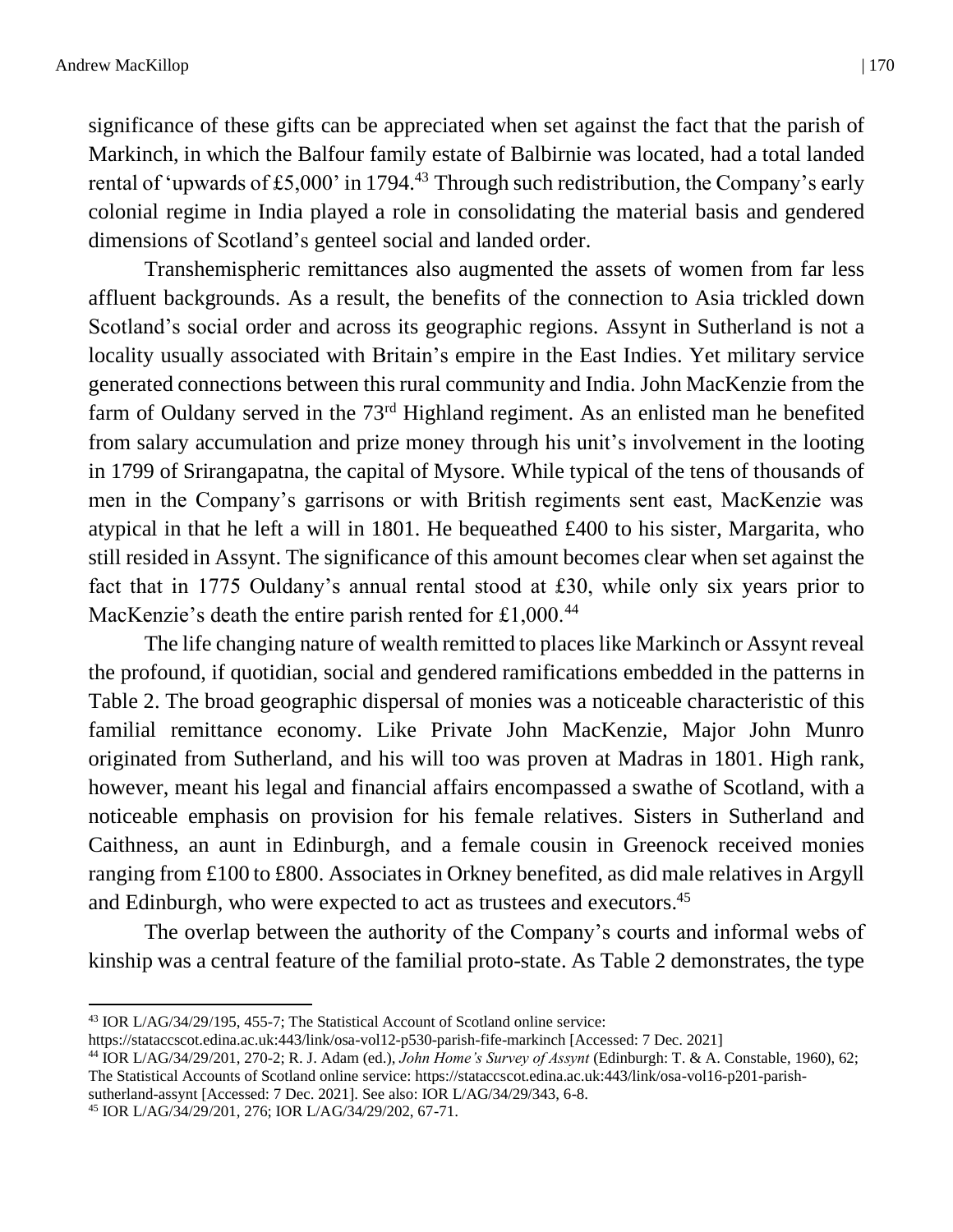of donations Munro made to uncles, aunts, nephews, and nieces were sufficiently common that one in five of all testaments named kinsmen and kinswomen as beneficiaries. A sense of obligation to wider family extended to Asia, with sojourners often leaving some of their wealth to other relatives who had also journeyed eastward. Professional ties and loyalties meant merchants, surgeons or military officers often used their peers as Asia-based executors and beneficiaries, a fact which explains the £26,780 left to colleagues. Yet the influence of relocated kin ties meant that a greater sum of money (£37,711) was left to relatives resident in India or at another of the Company's outposts. This pattern of mutual reliance reinforces Finn's emphasis on the centrality of private, family-based objectives among British and Irish personnel in Asia in the decades prior to c. 1830. <sup>46</sup> Judicial authority and kinship influences complemented each other and facilitated global transfers of colonial wealth. The Company's legal machinery enabled wealth redistribution in ways that perpetuated wider kin-based, as opposed to nuclear, configurations of the family unit.

#### **CONTAINING AND DISTANCING RACE**

Beyond augmenting the financial and social standing of female relatives, implicit racial pressures shaped transoceanic familial economies. Compared to the sums allocated to legally recognised wives shown in Table 2, the amounts left to local women was significantly less. With official rates of marriage among sojourners so low, wives in Europe were evident in only 7.8% of all testaments and received only 5% of all enumerated wealth. Table 3, by contrast, confirms that domestic cohabitation with local women was common enough to be mentioned in one testament in seven.<sup>47</sup> A variety of deliberately mundane and euphemistic titles such as 'housekeeper', 'girl', 'servant' and 'companion' were used to disguise the status and role of these women. Despite the fact they appeared in a significantly greater number of testaments  $-61$  compared to  $15$  – they were allocated only half the amount reserved for the much smaller number of legal wives.<sup>48</sup> The stark financial difference indicates the attitude of Scots in Asia to ideals of patriarchy, gender and the racial boundaries of family.

Economic and material marginalisation did not prevent Asian women from attempting to exercise their agency. Ghosh has argued persuasively that the capacity to do

<sup>46</sup> Finn, "Family formations," 117.

 $47$  For wills deploying widely understood euphemisms to describe women in cohabiting and sexual relationships with the testator, see: IOR L/AG/34/29/15/57; IOR L/AG/34/29/17/4; IOR L/AG/34/29/204, 5-9; IOR L/AG/34/29/341 [1785], 74-5; IOR LAG/34/29/342 [1789], No. 23.

<sup>48</sup> Finn, "Slaves out of context," 186-8; Chatterjee, "Colouring subalternity," 56-7.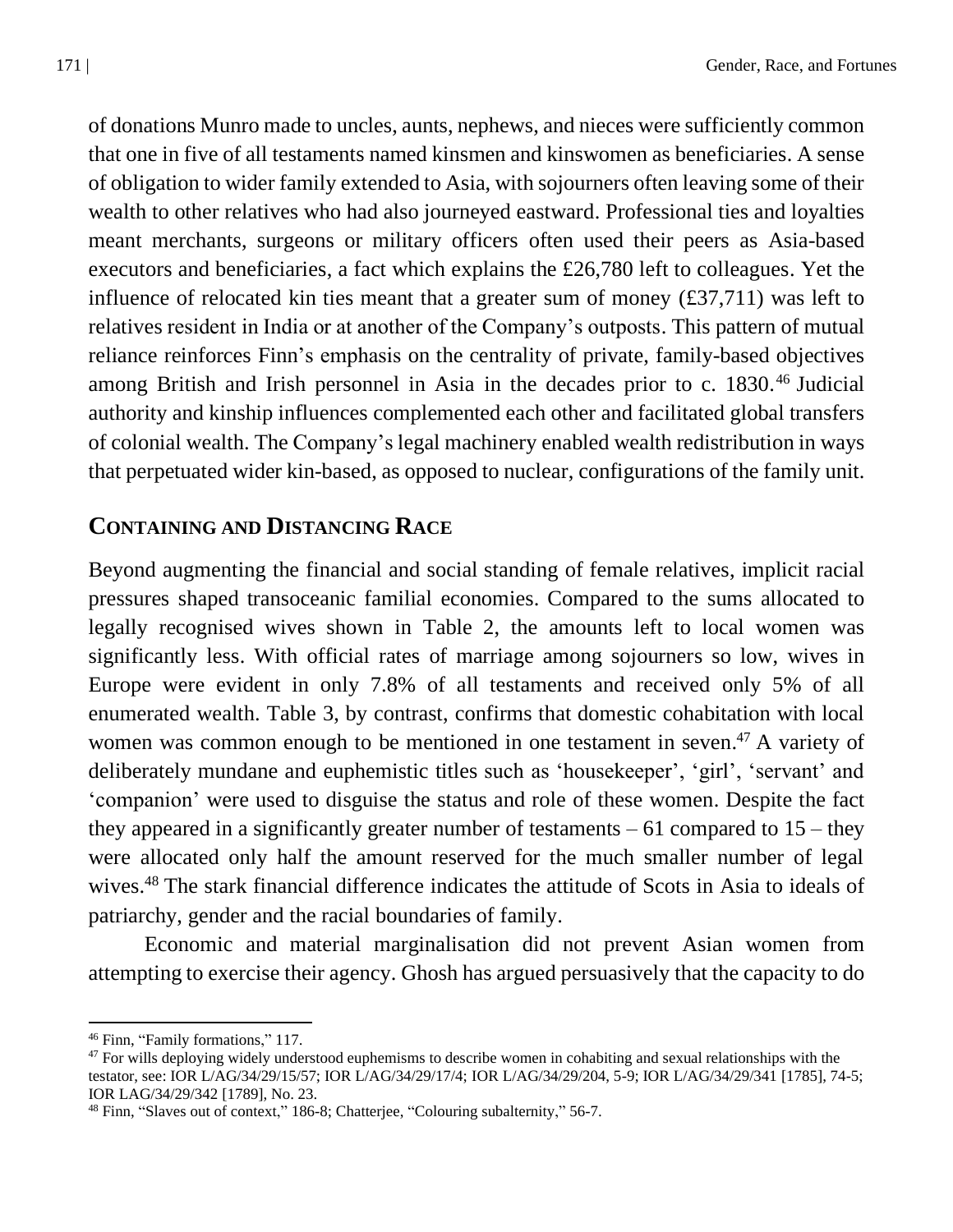so lay on a broad spectrum from the brutalising status of household and sexual slavery to the adroit use of patriarchal conventions as a means of securing legal and financial rights.<sup>49</sup> Allowing for the ways in which legal documents silence the voices of subaltern actors such as South Asian women and their children, the evidence from wills left by Scots nonetheless demonstrates the limits of negotiation and autonomy. Along with other Europeans, Scots practiced forms of domestic slavery that encompassed the type of concubinage and sexual exploitation traced by Chatterjee. In December 1763 the will of Robert Erskine from near Dunfermline in Fife, the Company's diplomatic representative at Gwalior, was proven at Bombay. After 'freeing' 'his girl' and leaving her a bequest of £125, the testament noted she was pregnant and that the child was to be allocated £500 for its future welfare.<sup>50</sup> The ambiguous nature of the arrangement was typical of the coded conventions used to acknowledge but also limit the financial, personal and cultural tensions generated by mixed-race relations. The substantial monetary gift of £125 points to a sense of obligation created through the existence of a physical relationship. Yet this woman's enslaved status left her with little or no choice in the matter.

The coercive and exploitative power relations inherent in these circumstances did not prevent some women from establishing interactions with European men based upon a degree of sensitivity towards their wellbeing and status. Lieutenant David Buchan of the Madras army, originally from Edinburgh, left £260 in 1809 to 'Beenbean Saib' for 'her faithful attachment.' Major Peter Cullen, son of the famous Dr William Cullen stressed that 'a native woman,' 'Noorisa Nissa,' should receive an annuity of £150 for the remainder of her life. This was an unusually substantial commitment, reiterated in the version of the will registered in the Scottish courts, and so known to Cullen's wife, who was left the bulk of his property.<sup>51</sup> The emotive issue of separating offspring from their mothers by sending them back to Europe was addressed only intermittently in this type of legal documentation. It seems that on occasion patriarchal sensibilities extended to considering the emotional impact on women arising from such a decision. In 1800, the Madras army captain, William Oliphant left an unusually detailed set of thoughts on this issue. He stressed to his executors that they should attempt to persuade the unnamed mother into giving up her child: however, he made it clear she could not be compelled to

<sup>49</sup> Ghosh, *Sex and the Family*, 133-69.

<sup>50</sup> IOR J/1/1/, 53-6; IOR B/70, 539, 542-3; IOR P/416/94, 12-14; IOR P/416/92, 32-3.

<sup>51</sup> IOR L/MIL/9/111/197; IOR L/AG/34/29/209, 44; IOR L/AG/34/29/8/34; IOR CC8/8/131: Edinburgh Commissary Court: Major Peter Cullen, 333; V.C.P. Hodson, *List of the Officers of the Army of Bengal, 1754-1834*, I (London, 1927), 421-2.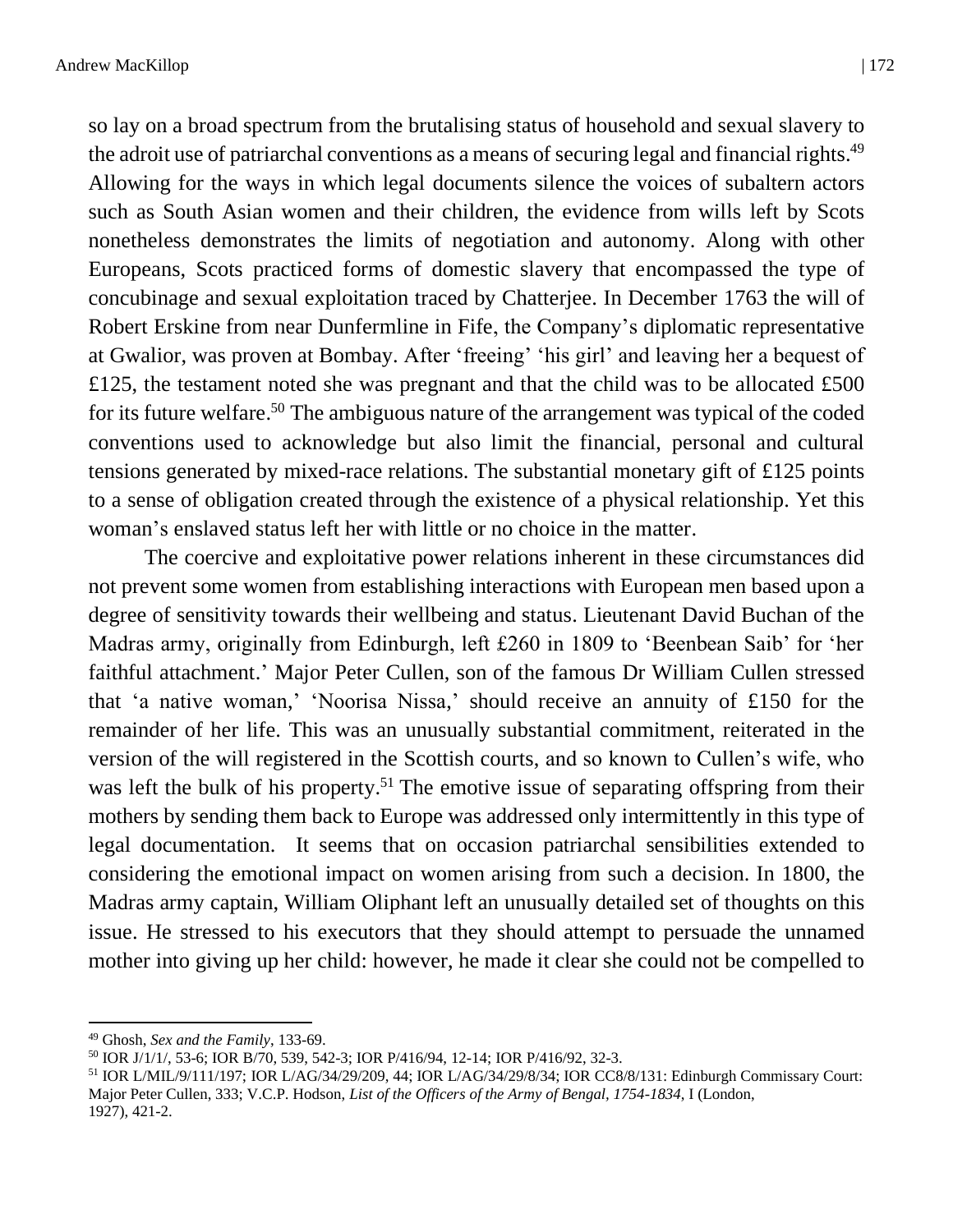$\alpha$  so.<sup>52</sup> In such brief and relatively rare explanations can be found some of the intimate dynamics that enabled local women to at least negotiate and exercise some agency.

Instances of financial support and emotional awareness support arguments that 'Orientalist' assumptions remained fluid enough to enable cross-cultural contact and some mutual respect between European men and South Asia women until the c. 1800s.<sup>53</sup> But evidence from Scottish testaments points to the actions of Buchan or Cullen as noticeably atypical, even before the 1800s. It was far more common for Asian women to be left insignificant, even tokenistic amounts, less than 2.5% of all wealth cited in wills. Individual examples of emotional and social commitment cannot disguise the clear structural inequalities and systematic marginalisation of local women by most sojourning Scots.

The treatment afforded to mixed-race children is a particularly sensitive barometer of the tensions, ambivalences, and hardening race assumptions at the heart of families involved in sojourning to colonial-era Asia. Comparing the experiences of Alexander and Thomas Munro's offspring has enabled Finn to explore such dynamics. Mary was Alexander's European-Indian daughter, while Jessy was born out of marriage to Thomas and a Glaswegian woman. Education and socialisation in Scotland in the 1790s ultimately enabled Mary to secure a respectable marriage and a recognised family position despite her mixed-race background. In contrast, and despite her 'all white' origins, knowledge of her mother's relatively low social background worked against Jessy and meant she never obtained a similar material security or status. Class, not colour or race, was the key determinant in this instance.<sup>54</sup>

The effacement of race through social repositioning and permeable familial boundaries in the case of Mary Munro is echoed in some wills and testaments. In 1780 Lieutenant Robert MacMurdo of the Madras army stipulated that his two 'natural' children with a local woman were to be sent to an aunt in Edinburgh. Another child, born to a different 'girl,' 'Mootie' was similarly despatched to Scotland. MacMurdo clearly hoped his offspring could be accepted in the way that occurred with Mary Munro fifteen years later. Making use of kinship networks and the authority of the Company's courts in ways characteristic of the 'familial proto-state,' he arranged for his brother-in-law, a lawyer in Edinburgh, to administer a fund for his aunt. She was to have 'the maintenance and education of my children which I particular request may be the genteelest [sic] and

<sup>52</sup> IOR L/AG/34/29/201 [1800], 87.

<sup>53</sup> Dalrymple, *White Mughals*, 37-9.

<sup>&</sup>lt;sup>54</sup> Finn, "Anglo-Indian lives," 58-63.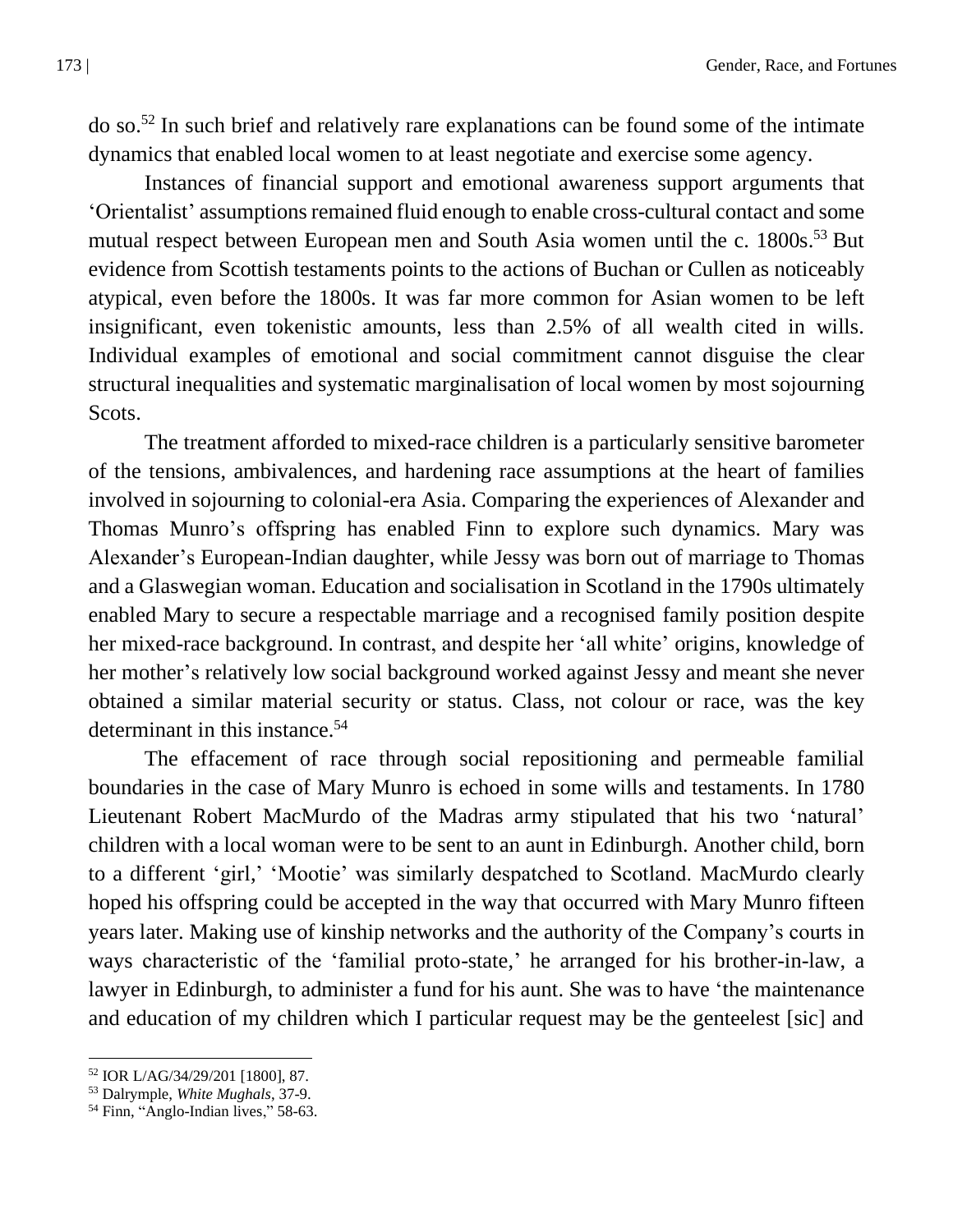also liberal that can be given them.' The Bombay surgeon, William Boag hoped a similar strategy would work for his daughter. The girl was born as a result of a sexual relations with an unnamed 'housekeeper;' less typical was the surgeon's injunction that his daughter be placed in the care of his brother-in-law, a Mr Clelland in Ayr, to ensure 'a virtuous, religious and genteel education.'<sup>55</sup> The emphasis on education as a means of integration aligns with Finn's analysis of how race could be managed, obviated and to some extent surmounted. But the insistent, anxious tone of both sets of instructions hint at how sojourners understood the challenges their children would face back in Europe.

Apprehensions over family reputations and likely long-term prospects shaped wider patterns of domestic arrangements for mixed-race children. Compared to the relatively small sums allocated to children of a legal marriage (only 9.1% of all wealth – and with a noticeable preponderance towards daughters) just over 18% of sojourner wealth was gifted to offspring born in Asia. The considerably larger share for the latter category reflects the greater incidence of parental responsibilities arising from cohabitation with local women, as well as the important function of wills and testaments as mechanisms for stabilising the boundaries of colonial families.<sup>56</sup> Far from indicating equitable treatment for mixed-race children, the considerable scale of the financial support consolidated compartmentalisation along geographic, cultural and colour lines. Only 30 wills (7.1%) made explicit arrangements with respect to education: eight contained instructions for the return of offspring to Europe, while a further nine outlined proposals involving care and schooling plans in India. The remainder simply noted financial provision but did not indicate if this involved relocation to Europe or ongoing residence at the child's place of origin. 57

#### **FAMILY FRICTIONS AND MIXED-RACE CHILDREN**

The constant awareness of the potential for familial friction explains why wills were more likely to contain instructions for an Asia-based upbringing compared to those arranging for children to be sent back to relatives in Scotland or elsewhere in the UK. In his May 1804 will Colonel Alexander Reid of the Madras army, originally from near Dundee, organised his mixed-race son's training at the merchant house of a London-based Scot. In a statement of confidence about the boy's prospects, the substantial sum of £10,000 was

<sup>55</sup> IOR L/AG/34/29/343: Bombay, 20 December 1805; IOR L/AG/34/29/209, 37-41.

<sup>56</sup> Ghosh, *Sex and the Family*, 107-32.

<sup>57</sup> IOR L/AG/34/29/6 [1789], 17 and 41.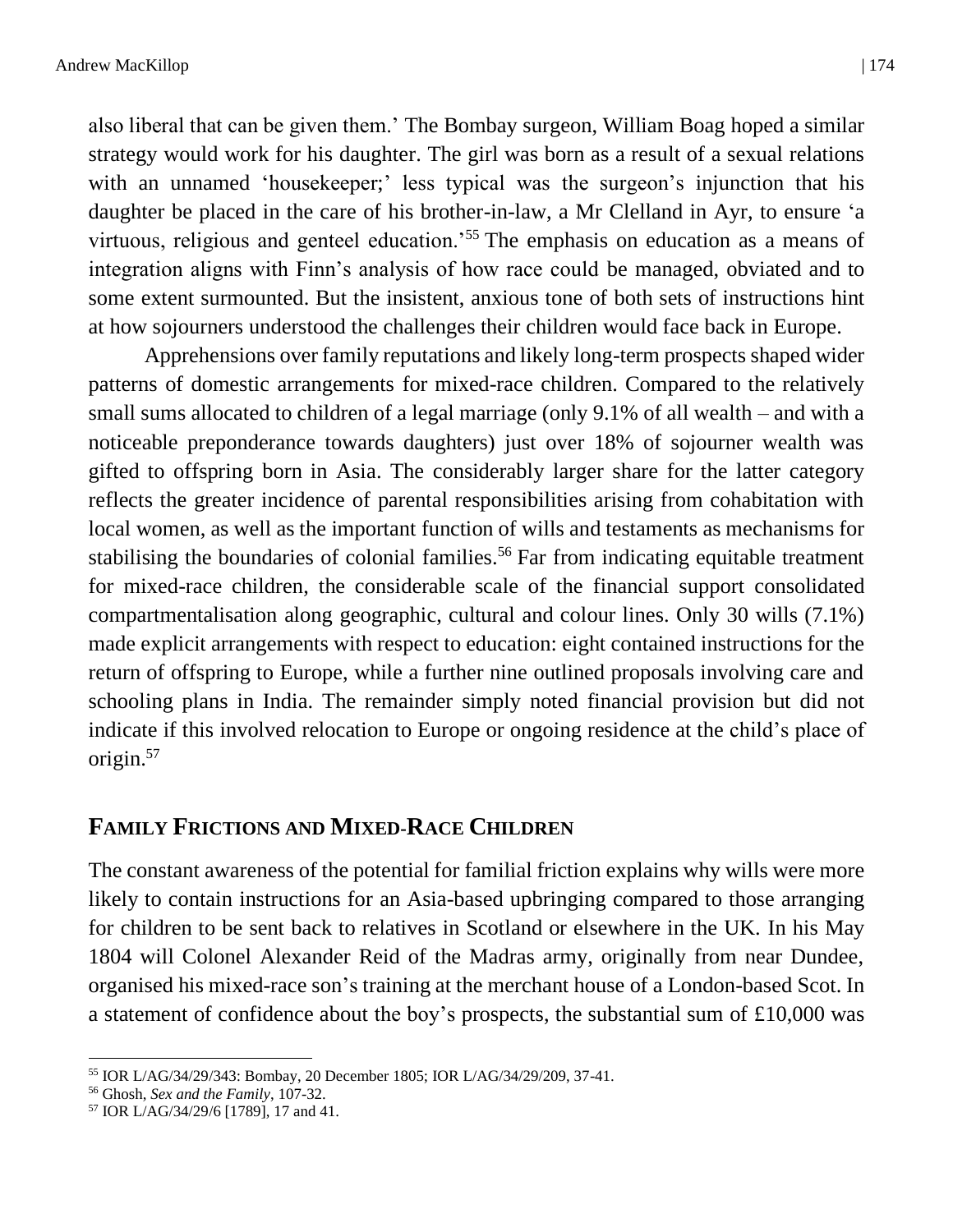set aside for start-up capital upon completion of his apprenticeship. By contrast, Reid's two mixed-race daughters, Helena and Harriot 'having a predilection for India as their native country' were to remain there, and £625 and £400 allocated to their respective educations. <sup>58</sup> Beneath the benign rationale and optimistic language lay a significant emphasis on notions of 'native' and 'native country' as makers and markers of difference. If Boag and MacMurdo's insistence on genteel acculturation was coded recognition of the obstacles their children might face, Reid's wishes reflected conventional 'Orientalist' and gendered expectations alongside the supposedly greater capacity of London to absorb the colonial 'other.'

In his testament of 1803, Major James MacKerrar from Leith was explicit when issuing instructions regarding his 'natural son,' James Ferguson. After leaving £160 to 'Bibian Saib,' James's mother, he stipulated that £1,000 should be reserved for his son's education, adding, the sum 'will be sufficient to bring him up in the best manner in this country, which being the best place for people of his colour and situation, he is not to be sent to Europe but to be brought up to some occupation in this country.<sup>59</sup> The candour of the observation not only reveals the explicit racialised assumptions at work at the turn of the nineteenth century, but helps explain why a considerable share of wealth outlined in Table 3 went to locally born children. Affection and concern for future wellbeing were undoubtedly important, but the overall dispersal of sojourner wealth underpinned a clear tendency to keep 'Asian' and 'European' families separate.

A key driver of this silo strategy was the interaction of conceptions of colour difference with what Finn describes as 'the frictions' created by the regulation of familial patrimonies.<sup>60</sup> European individuals migrating to the East Indies understood that parents, siblings, and relations expected them to concentrate on their career and minimise their time in a physically dangerous and culturally alien part of the world. Although more often in hope than in expectation, this strategy would enable profits to be maximised as quickly as possible and returned home to aid the family's financial and social consolidation.<sup>61</sup> Constant reminders about responsibilities to family reputation and standing and to alleviating debts on ancestral estates were used to regulate the actions of those, Scots included, undertaking the high-risk journey to Asia.<sup>62</sup> This idealisation of 'home' shaped

<sup>58</sup> IOR L/AG/34/29/205, 33-63.

<sup>59</sup> IOR L/AG/34/29/206, 45.

<sup>60</sup> Finn, "Frictions' d'empire," 113-21.

<sup>61</sup> Finn, "Anglo-Indian lives," 57. See also: IOR L/AG/34/29/14/27; IOR L/AG/34/29/205, 33-63; IOR P/416/90, 24-5.

<sup>62</sup> Kidd, *The Forging of Races*, 79-120; Glasgow City Archive, Bogle Papers, Bo 19/4, 6-7; NRS, Graham of Kinross, GD 29/2136: Patna, 18 Dec. 1776: Thomas Graham to John Graham, London.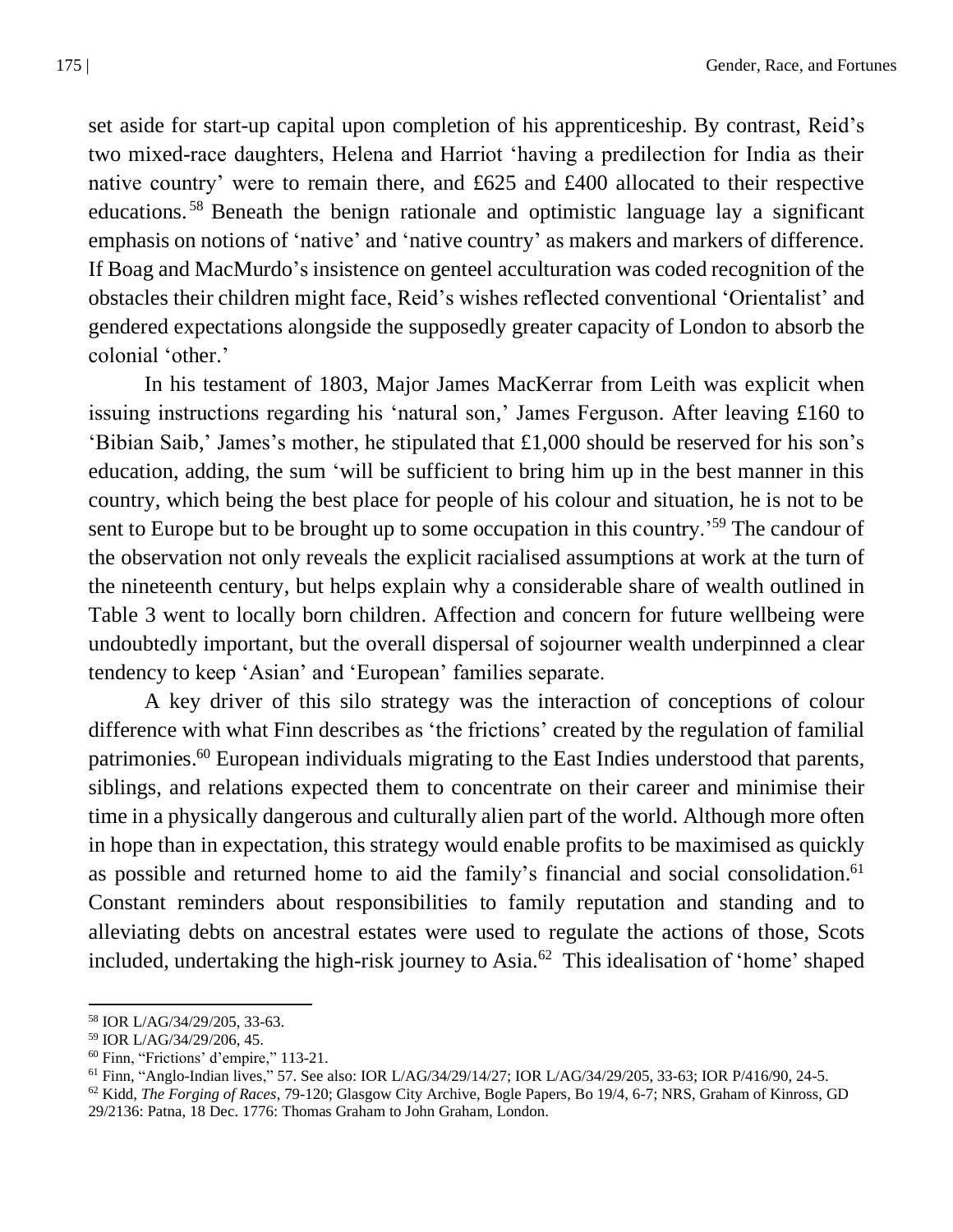career objectives and became a powerful tool for including or excluded individuals on the basis of their perceived place within the familial unit. <sup>63</sup> These imperatives limited the willingness of sojourners to admit to any actions that indicated a lessening of their commitment to 'home.' The possibility, and certainly the reality, of relations with local women lay unspoken in much, if not most, of the voluminous correspondence between sojourners and their immediate relations. When such possibilities were aired, it was often between siblings rather than with parents, and it was voiced on a spectrum ranging from euphemistic moralising to explicit injunctions and censorious advice. 64

In a rare example of a sustained and pointed exchange on the subject, John Cochrane of Rochsoles's letters from 1797 to 1805 to his son, James, a Company civil servant in Madras, reveal how the demands of familial economy drove the emergence of a more innate, rigid, and biological reading of colour and race. <sup>65</sup> Having learned of James' arrival and successful acclimatisation in Madras, his father noted that 'your [house] garden is, I dare say, a paradise. Beware of an Eve, serpents very often accompany Eves.' While biblical inspired misogyny provided Cochrane with the mode for expressing his disquiet, at its root was the attempt to control his son's sexual practices and steer his financial priorities. In a follow up letter in 1798, he reminded James of the £4,000 of debt on the ancestral estate and that income acquisition needed to be the focus of his time in India. He ended his letter by adding; 'And now, my dear James, let me beg you to attend to what Colonel Lyon, I think in a joking way, once said to you, not to send home a parcel of tawny sons or daughters. Cannot you amuse yourself without getting children?'<sup>66</sup>

The mixture of levity and intimacy did little to hide the use of colour as a powerful shorthand for something illegitimate, and that any such children would be alien and unwelcome. The imperatives of family wealth and standing, identified by Finn as enabling the inclusion of mixed-raced children, resulted in this instance as a justification for exclusion. The patterns in Tables 2 and 3 indicate that the thinking typified by John Cochrane's observations shaped the decision of the majority of sojourners to leave their mixed-race children in the place of their birth. In this way they avoided 'friction' and tension with their family at home. Precisely this point was emphasised to James Cochrane by his father in yet another letter. The father's concern was such that he admitted to

<sup>63</sup> Gust, *Unhomely Empire*, 151-3; NRS, Ferguson of Dunfallandie Papers, GD1/398/55: Jallapore, 25 Oct. 1780; NLS, Seaton of Touch, MS19208, fos. 95-101.

<sup>64</sup> Dalrymple, *White Mughals*, 234-5; NRS, Rossyln Muniments, GD164/1698/5(1-4).

<sup>65</sup> IOR, J/1/15, 377-81.

<sup>66</sup> NRS, Cochrane of Rochsoles, GD1/594/1: Edinburgh, 12 Feb. 1797 and 12 Feb. 1798: John Cochrane to James Cochrane.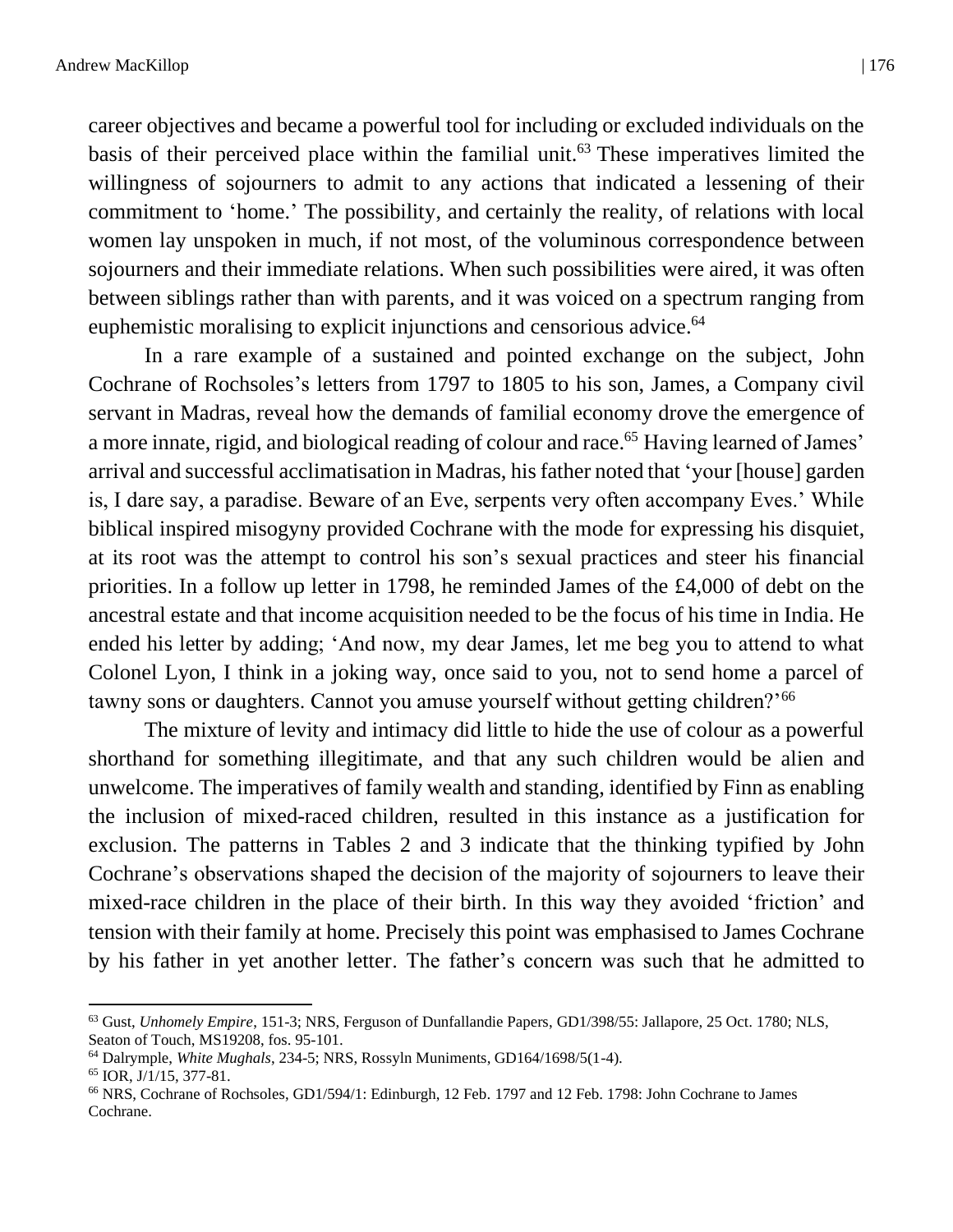consulting with sojourners back from the East Indies and residing in Edinburgh. <sup>67</sup> After reminding his son of his obligations, John finished with the following advice: 'I certainly hope you excuse me for saying how much I approve the sentiments of a worthy man from India who said that he thought it the duty of every man to provide for what yellow sons and daughters they might have in India but that he also thought they should leave them there, as they always feel but awkward here, and this he had himself done.' <sup>68</sup> The deployment of colour as a natural and widely accepted rationale for placing mixed-race children in geographic, social and cultural silos mirrors the sentiments articulated by MacKerrar. Neither was the tendency to segregate an incidental one; the patterns in Table 3 confirm it was a structural feature of the sojourning economy.

### **THE PROTO-FAMILIAL STATE AND RACIALISATION**

Intimate family dynamics and the cultural impact of deepening human, commodity, and commercial contact with Asia lay at the heart of the racialisation of later eighteenthcentury Scotland. Older readings of colour and race, which emphasised cultural, religious and civilizational status, were already hardening into a more explicitly racialist mode in the decades before 1800. In the laird of Rochsoles's logic, no amount of education and integration would remove 'the yellow' features of such children, and so their colour became a convenient absolute, a permanent bar on their prospects and a source of social embarrassment for the family in Scotland. Indeed, the diversity of pejorative terms in private correspondence – 'black', 'yellow', 'tawney' – was matched in official documentations such as wills and testaments by the catch-all and essentialising language of 'native.' The cumulative effect was to embed a heightened awareness of colour difference that worked in tandem with the other factors promoting racialised thinking not just in Asia, but in the day to day thinking of families in Scotland. The manner way in which John Cochrane consulted with a number of returned sojourners provides a window into how such ideas were increasingly prevalent in and transmitted across Scottish society. The combination of concern for family economies and the influence of those with direct experience of Asia helped to normalise new conceptions of race in Scotland by the early 1800s.

 $67$  For early nineteenth-century Edinburgh as the residence for retired EIC employees, see: Ellen Filor, "Death or a pension: Scottish fortunes at the end of the East India Company, c. 1800-57," in *The Scottish Experience in Asia*, eds. Devine and McCarthy, 129-34.

<sup>68</sup> NRS GD1/594/1: Edinburgh, 21 Mar. 1801: John Cochrane to James Cochrane.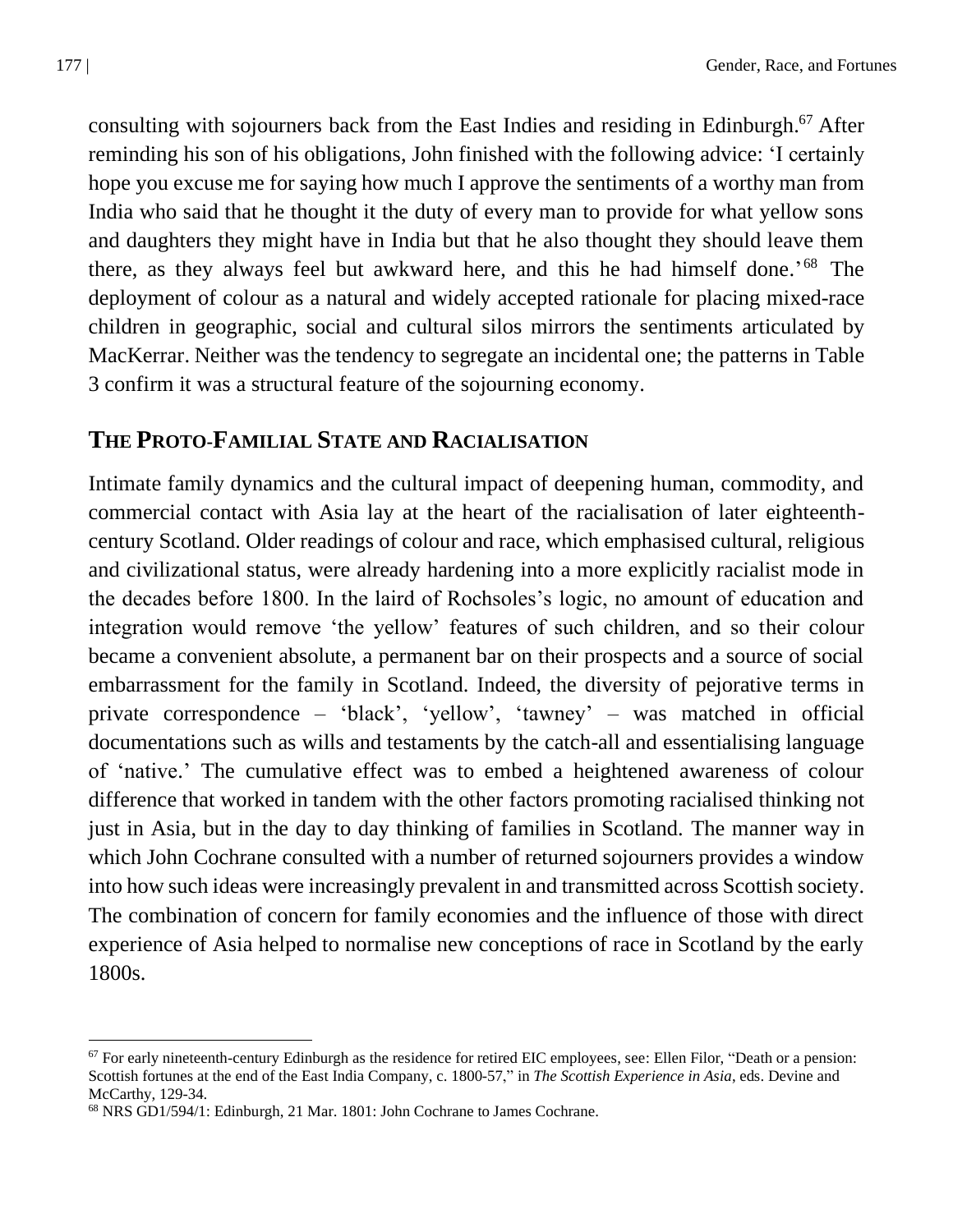The familial frictions that provided a rationale for the more exclusionary understanding of colour arose in part from the fear that mixed-race offspring would divert income originally intended for return to Europe. Table 3 demonstrates this diversion was a noticeable feature of wealth dispersal, with as much as one pound in five allocated to new family in Asia. This mostly took the form of provision for children, although local women could benefit from the same process. In an example of how ordinary enlisted men often adapted to life in Asia, Sergeant Simon Mackintosh of the 73rd Highland Regiment retired by 1802 to the town of 'Cooty' in the ceded districts of Mysore (now the town of Gooty in present day Andhra Pradesh). While he left £120 to his father in Scotland, £80 was reserved for a local-woman residing with him. Similar resource deviation occurred further up the social hierarchy. Despite sojourning to India to relieve the debts on his ancestral estate in Perthshire, Major David Blair of Balthayock's will, dated January 1803 at Colombo, left the considerable sum of £800 for his two 'natural' children in Pondicherry. Only if they died was the money to be sent to his sisters and used for debt reduction.<sup>69</sup> The Madras army officer Walter Monteath from Kipp and commissary official, William Campbell from Oban, left sums to Indian mothers and children equal to or greater than amounts left to their families at home. In the case of Huw Stewart, a senior merchant in Benkulen, family in Edinburgh and London were left only £300 while his three children with a Sumatran woman, 'Inche Rassow' received £12,500. James Clark, a clerk in the Calcutta treasury, even reversed the economic logic of sojourning by insisting in his will of 1791 that income from his assets in Scotland be sent east if necessary, to support 'Nancy' and her two sons by him, Robert and 'Tipoo'.<sup>70</sup>

The retention in Asia of wealth was exactly what fathers, mothers, brothers, sisters, and kin at home hoped to avoid. This scenario constituted a latent fissure inside the familial proto-state. It was also a key determinant that created practical and personal, as opposed to abstract or largely literary and philosophical, reasons for families in Scotland to adopt essentialised, biological and prejudicial attitudes to race and colour. One manifestation of this dynamic can be glimpsed in the pattern by which mixed-race children sent back to Scotland often did not live with their father's family. The trend was not an absolute one, and there were certainly instances where sojourners appointed fathers, brothers, and sisters as guardians in the expectation that they would take responsibility for their offspring. <sup>71</sup> In an inversion of the usual privileges bestowed on male children by

<sup>69</sup> IOR L/AG/34/29/203, 44-7 and 73-8.

<sup>70</sup> IOR L/AG/34/29/201, 74-8 and 80-2; IOR L/AG/34/29/186, 64-7; IOR L/AG/34/29/7 [1792], 31.

<sup>71</sup> IOR P/328/61 [1759], 233-34; IOR L/AG/34/29/7/4; IOR L/AG/34/29/185 [1781], 174-6.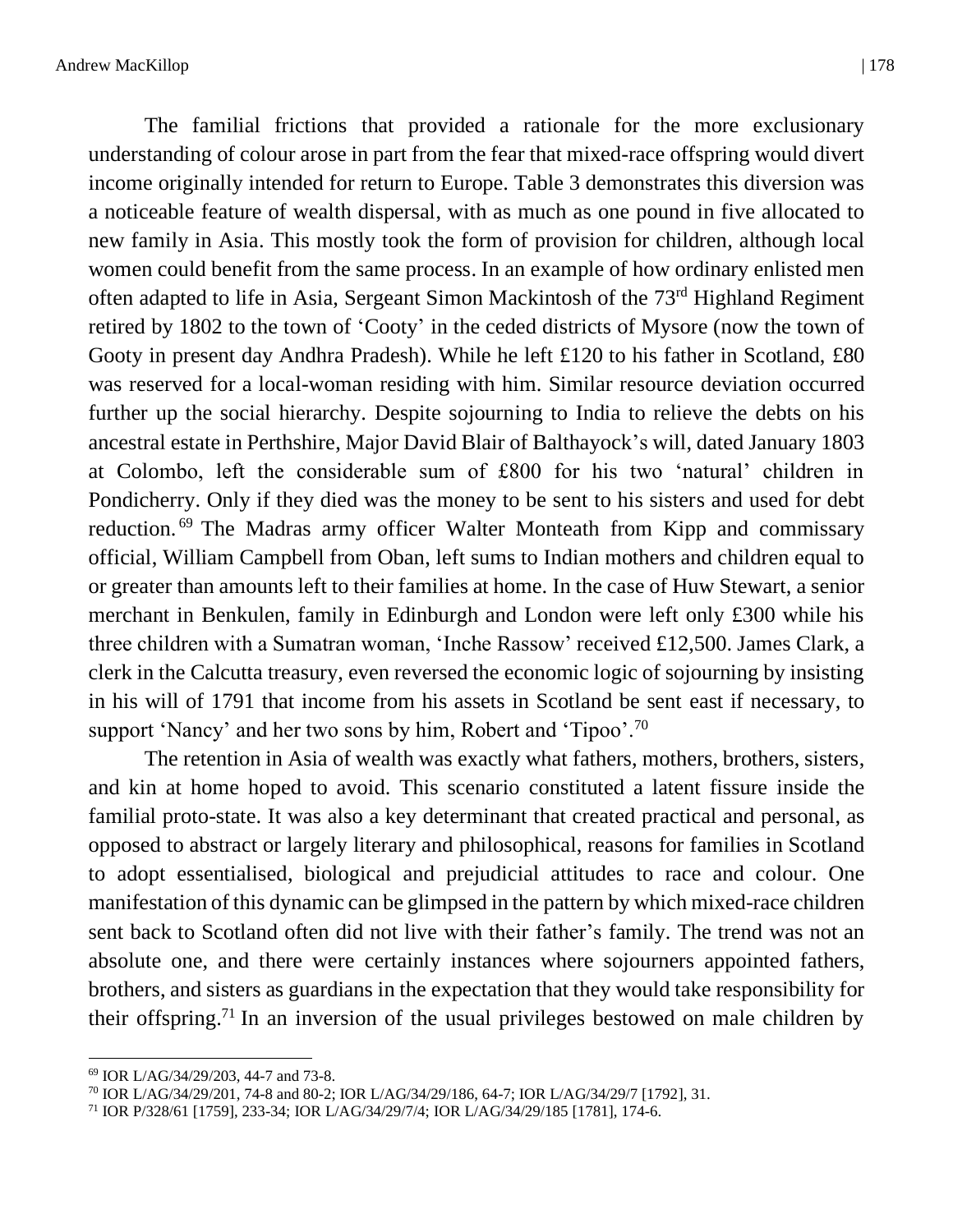conventional patriarchal thinking, mixed-race daughters were often integrated more successfully. This was especially the case if they arrived in Scotland with fathers willing to invest in their social and material prospects. Major Peter Grant served in the Bengal army from 1765 to 1781 and returned to Edinburgh with his three daughters by a South Asian woman. While one girl predeceased her father, the remaining girls, Jean and Katherine, received the sums of  $£2,000$  and  $£1,000$  respectively, substantially more than the £500 Grant left to his own sister. More practically, their status was consolidated by having ownership rights over their father's landed property at Pilmuir in Haddington (East Lothian) embedded in law. Integration into local society for at least one of these mixedrace women was completed when in 1791 Jean married Alexander Baillie, the estate's leading tenant.<sup>72</sup> The combined influence of demonstrative commitment from the father, substantial financial resources, and the legitimating aura of landed property helped surmount the social obstacles created by colour or questions of race.

Yet alongside examples of familial inclusion was an equal tendency for children to be placed with extended family or associates. Even the successful assimilation of Mary Munro into her father's Glasgow family began with a distancing strategy that placed her with a clergyman acquaintance.<sup>73</sup> This solution shielded the sojourner's close relatives from any embarrassment in their social circles and reduced, if not necessarily eliminated, familial frictions. Boag and MacMurdo relied on a brother-in-law and an aunt while the Bengal-based surgeon, Walter Gowdie's options were complicated by the sensitivities of providing for his legal wife and a Bengali woman described as his 'housekeeper.' In his will of 1792, the first received £750, and the other, £500. While the testament was characteristically silent on the nature of the relationship, the scale of the latter gift makes it highly likely that the woman labelled a domestic servant was the mother of the two children mentioned later in the documentation. A further indication is that the arrangement for sending them to Europe did not involve living with Gowdie's legal spouse but placing them in the care of Reverend Francis Scott of West Anstruther in Fife.<sup>74</sup>

Such arrangements speak to the considerable ambivalences and tensions created in Scotland by the existence of new family obligations in India and elsewhere in Asia. The anxieties over family reputations and racial boundaries arising from trans-hemispheric

<sup>72</sup> V.C.P. Hodson, *List of the Officers of the Army of Bengal, 1754-1834*, II (London, 1927), 319; NRS, GD 248/27/4: 23 Aug. 1785, 'Memorial of children of Major Peter Grant of E.I.C.'; NRS, CC8/8/126: Major Peter Grant, Edinburgh Commissary Court, 1368-74; NRS, Registers of Seisins (Printed Abridgements), Haddington, (537), (1770-71).

<sup>73</sup> Finn, "Anglo-Indian lives," 60-61.

<sup>74</sup> IOR L/AG/34/29/8 [1793], 10.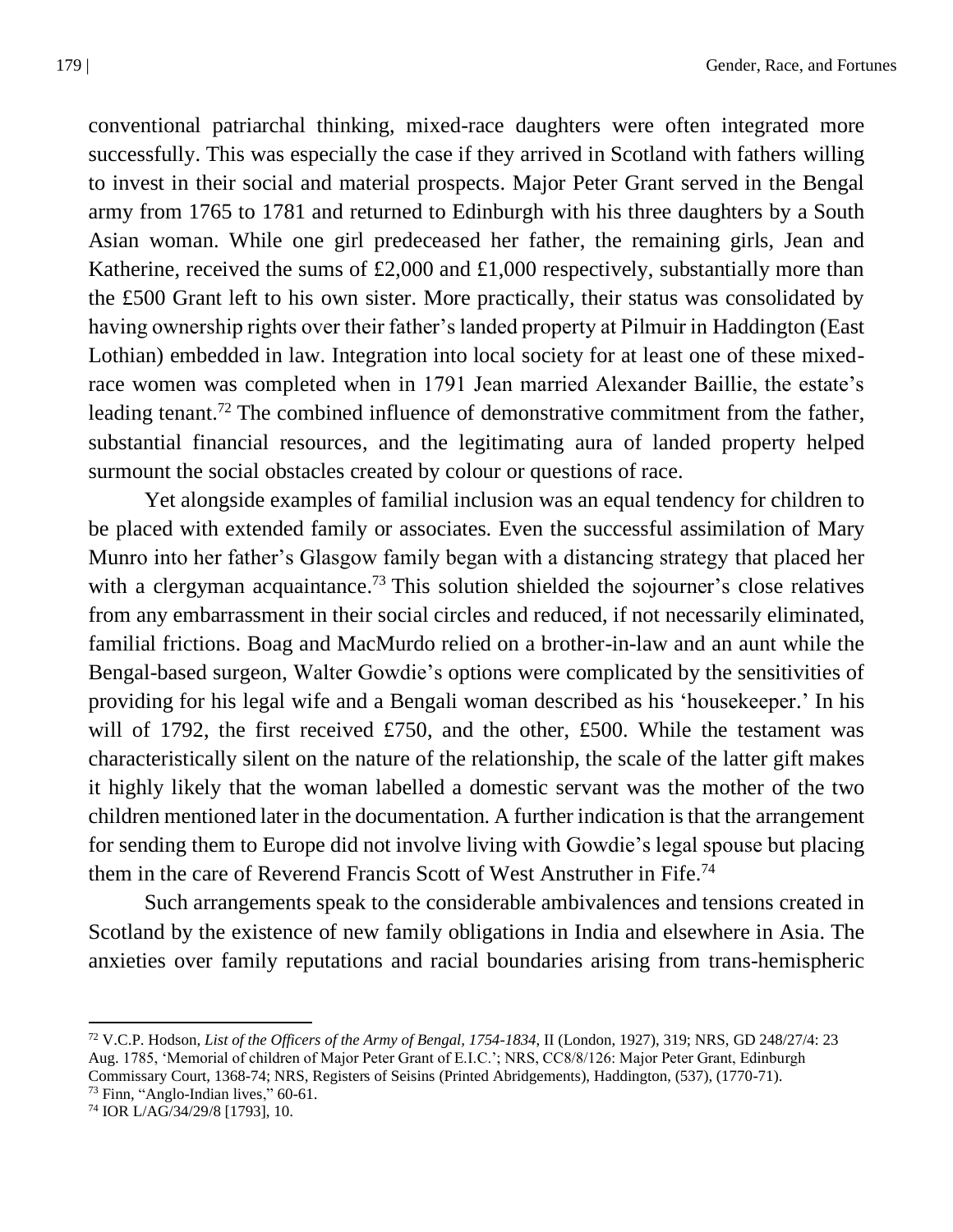migration are exemplified in the 7 December 1780 will of Duncan Campbell.<sup>75</sup> The son of an excise officer from Perth, Campbell had served since 1762 as the Company's surgeon at Fort Marlborough in Benkulen in Indonesia. It is clear from his testament that he made a considerable amount of money, allocating £5,750 to family members and friends.<sup>76</sup> Campbell's long-distance mobility found an echo in the global dispersal of his fortune. He left £700 to his two nephews working on slave-plantations in Grenada, evidence of how families from lower-middling social backgrounds combined migration and kinship to construct networks that spanned both the Atlantic and Indian Oceans.<sup>77</sup> To such global connectivity can be added the important gendered dimension which shaped the distribution of other family fortunes. A sister in Dunkeld and in Blair Atholl each received £250. As was the case with other testaments, colonial profits seeped back into locales far from the imperial metropole and sustained the status of women at the margins of the genteel social order.

Duncan's life in Benkulen also intersected with questions of mixed-race relationships and the forms of slavery practiced in Asian societies.<sup>78</sup> His cohabitation with a local woman was disguised using the usual rhetorical and bureaucratic tactics. These involved a delicate balancing act between legal acknowledgement and the downplaying of the financial, familial, and racial consequences arising from such liaisons. The use of the diminutive European name, 'Fanny,' and the foregrounding of her domestic function masked the Sumatran woman's identity and her central place in Campbell's household. Fanny was left a smaller amount than family in Scotland. However, she did receive the sum of £150, ownership of four slaves, and the use of paddy fields near Fort Marlborough for the remainder of her life. By far and away the largest bequest consisted of £3,250 (later increased to £5,000), which was assigned for the 'welfare and education' of Margaret, Duncan and Fanny's 'reputed natural daughter.' Like her father's fortune, Margaret, too, crossed from Asia back to Europe, but she did so in manner that confirms the social distancing and displacement faced by mixed-race children. At some point after Campbell's death, Margaret was sent to Scotland, where her trustees established a residence for her in Aberdeenshire. Her father's family in Perthshire were content for her to be placed at a deliberate distance. Margaret lived off the interest on £5,000 loaned from

<sup>75</sup> NRS GD113/3/581; IOR B/78, 46.

<sup>76</sup> National Archive, Kew [NA], PROB 11/1091, 243-4; IOR L/AG/34/29/186, 64-7.

 $^{77}$  Both Campbell's nephews were employed on Caribbean plantations owned in this period by Scots. See: University College of London, Legacies of British Slave-ownership.<https://www.ucl.ac.uk/lbs/estates/> [Accessed: 7 Dec. 2021]

<sup>78</sup> Indrani Chatterjee, "Renewed and connected histories: Slavery and the historiography of South Asia," in *Slavery and South Asian History*, eds. Indrani Chatterjee and Richard M. Eaton (Bloomington: Indiana University Press, 2006), 20-1.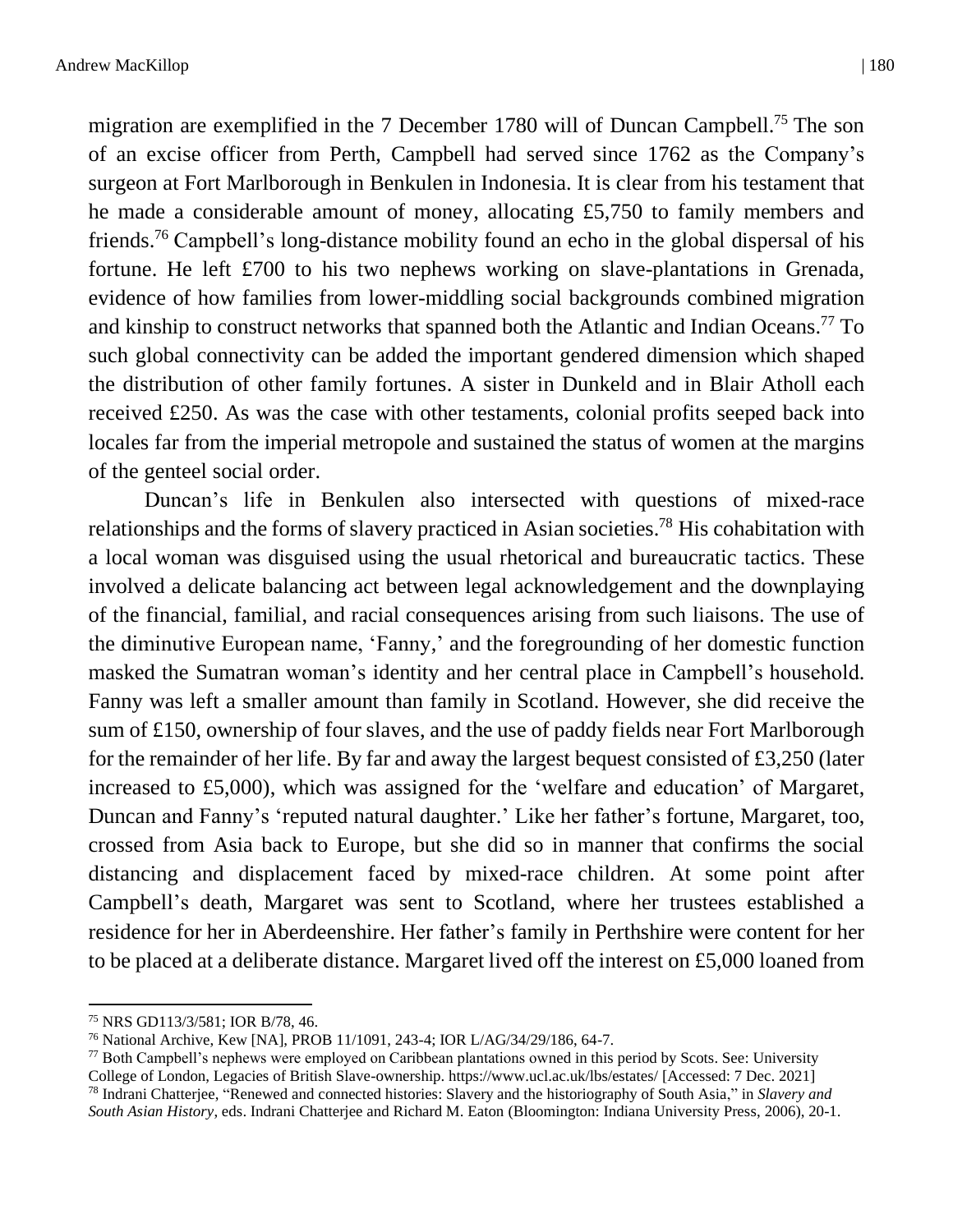her father's fortune to a gentry family with connections to the Madras army. The arrangement lasted until she died on 8 November 1789, an event which resulted in the registration of her affairs at the commissary court of Aberdeenshire.<sup>79</sup> While her life story, like that of the Grant sisters, was preserved in court records in unusual detail, Margaret's experience of geographic displacement and familial rejection reveals how racialised thinking manifested itself in later eighteenth-century Scotland.

The change in perceptions of race and colour over the last quarter of the eighteenth century was gradual and overlapped with pre-existing stadial and biblically derived understandings. However, the lived experience and challenges of the 'familial proto-state' in India facilitated attitudes which stressed the innate, unchanging qualities of 'white' and non-white origins. This new racialist tone was evident both among sojourners in India and their families and friends in Scotland. The Bengal civil servant David Anderson was a close associate of Warren Hastings, the leading administrative figure from the era of the Company's early raj believed by some historians to exhibit a relative respect for South Asia's cultures and people. <sup>80</sup> Despite his involvement in 'Orientalist' modes of governance, Anderson's own circle of friends deployed explicit languages of colour in a tellingly causal manner. In a letter of June 1783 from Calcutta offering congratulations on David's safe return and the purchase of an estate in East Lothian, Claud Alexander, originally from Renfrew, queried aspects of the homecoming. <sup>81</sup> He joked about Anderson's failure to terminate his financial obligations to a Bengali woman, adding: 'Butchwah is behaving very well but it is impossible her child can have been begot by you. It has not a feature of your face and exceedingly dark and ill looking, it is at least three shades darker than herself. I wonder that you keep her starving here when you have another, you should lay her six or eight hundred rupees and tell her to shift for herself.'<sup>82</sup> The easy, mocking deployment of colour and the dismissive tone are testimony to how normative exclusionist ideas of race had become, even by the 1780s. Neither were such attitudes the preserve of those with direct, personal experience of Asia. The human, migratory, familial, and financial links that now connected that part of the world to Scottish society meant the same prejudicial emphasis on essentialised difference featured in the thinking of those who never ventured to the East Indies. The example of John Cochrane not only exemplifies the role of friction in familial economies, his pleas to his

<sup>79</sup> NRS Aberdeen Commissary Court, CC1/6/59, 16528-37; NRS Register of Sasines (Printed Abridgements), Angus [176]. <sup>80</sup> Marshall, *The Making and Unmaking*, 226.

<sup>81</sup> IOR J/1/6, 430-33; IOR J/1/8, 292-3; IOR B/82, 255-6, 266; IOR B/87, 354-5, 401; NRS Register of Sasines (Printed Abridgements), Haddington (57); NRS, SC36/48/6, 275-7.

 $82$  NRS Boyd Alexander Papers GD393/6/1, fo. 109: Calcutta, 9 June 1783: Claud Alexander to David Anderson.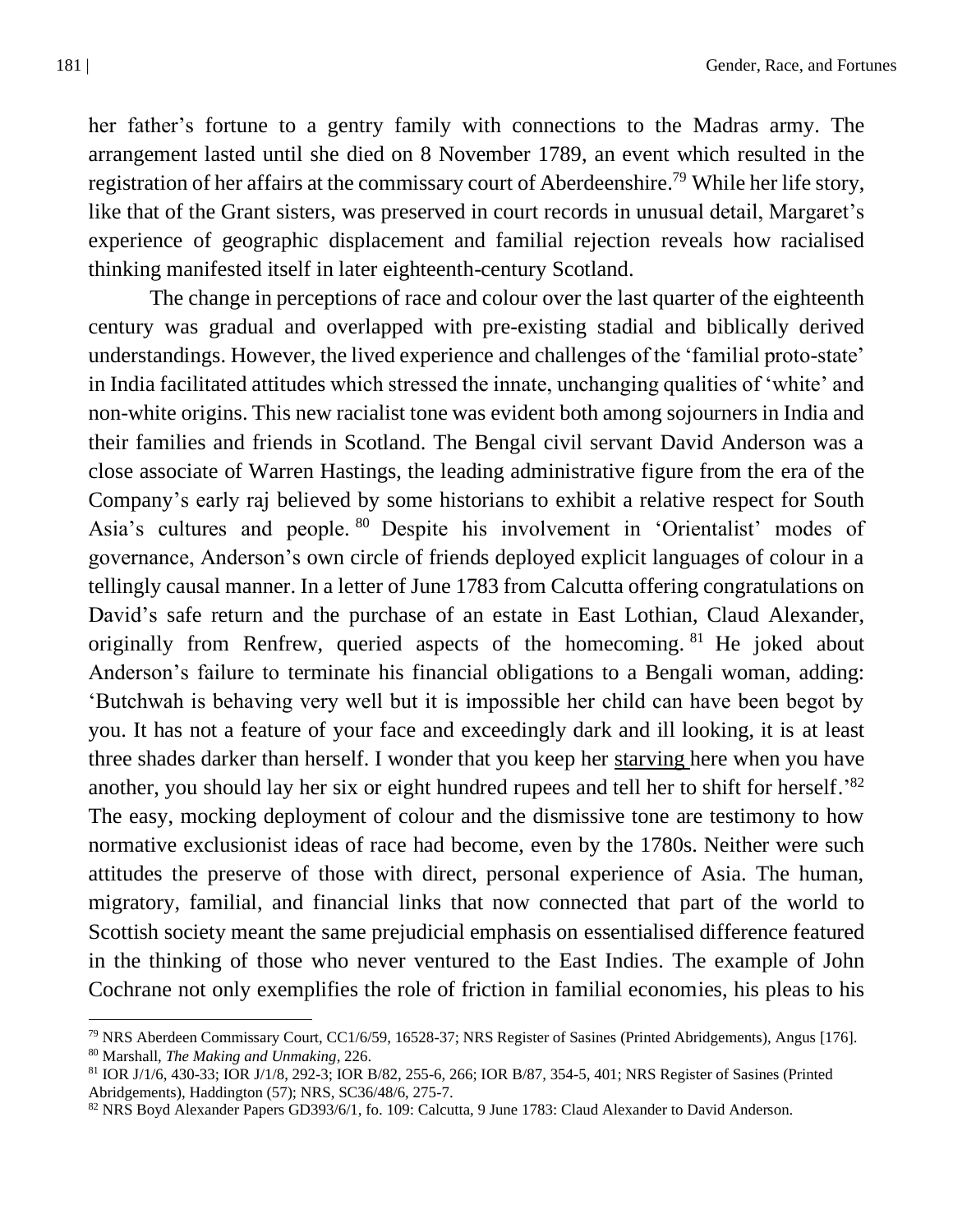son in Madras confirm that racialised thinking was firmly rooted in Scottish society. Having attempted repeatedly to shape his son's social and personal relations from afar, he reiterated that alongside securing the ancestral estate his key wish was that 'I shall see a *white* heir of your own legal begetting.<sup>83</sup>

# **CONCLUSION**

The increasing number of Scots in the EIC during the eighteenth and early nineteenth centuries was a manifestation of processes of trade, migration and colonisation that defined the era of proto-globalisation from c.  $1500$  to c.  $1800$ .<sup>84</sup> This Scottish presence should not be overly disentangled from the wider British, Irish and European colonial communities. Scots were highly integrated into the Company's various sectors and helped to alter and complicate the composition of the workforce as a result.<sup>85</sup> While a small numeric presence if viewed in the context of the large population centres of the IOW, the networking patterns, financial priorities, and cultural assumptions exhibited by Scots are useful windows into the social and ideological character of the Company's early colonial regime. Arriving in Asia from the 'provincial' regions of the British and Irish Isles, they cast light upon the practical and cultural consequences of the familial proto-state. Kinship and family links emerge strongly from Scottish wills and reinforce interpretations that stress the private and unofficial drivers of British colonialism in this period. The testaments of those such as George Taylor, John MacKenzie, William Balfour or Duncan Campbell might seem little more than a series of separate life stories. Yet their individualised nature speaks to the importance of personal and social agendas at the heart of the Company's colonial order in India and elsewhere. The central role of these economies of family and kinship raises questions about the boundaries and interactions between Europe and Asia in the pre-1800 era. The two hemispheres were connected through a dense web of informal networks as well as by the formal institutions of colonialism and their associated financial and commodity flows.

Given the small number of sojourners departing at any one time for Asia, the impact of these linkages was surprisingly widespread in both a geographic and social sense. As a part of the British and Irish Isles which remained relatively underdeveloped and lacking in liquidity compared to its richer neighbour, Scottish society exploited the 'familial proto-

<sup>83</sup> NRS GD 1/594/1-3: Edinburgh 12 Feb. 1798: John Cochrane to James Cochrane.

<sup>84</sup> Kenneth Pomeranz, *The Great Divergence: China, Europe and the making of the modern world economy* (Princeton: Princeton University Press, 2000), 192-206; Hopkins, "The history of globalisation," 25–8.

<sup>85</sup> Marshall, "British society in India under the East India Company," 90–1, 101.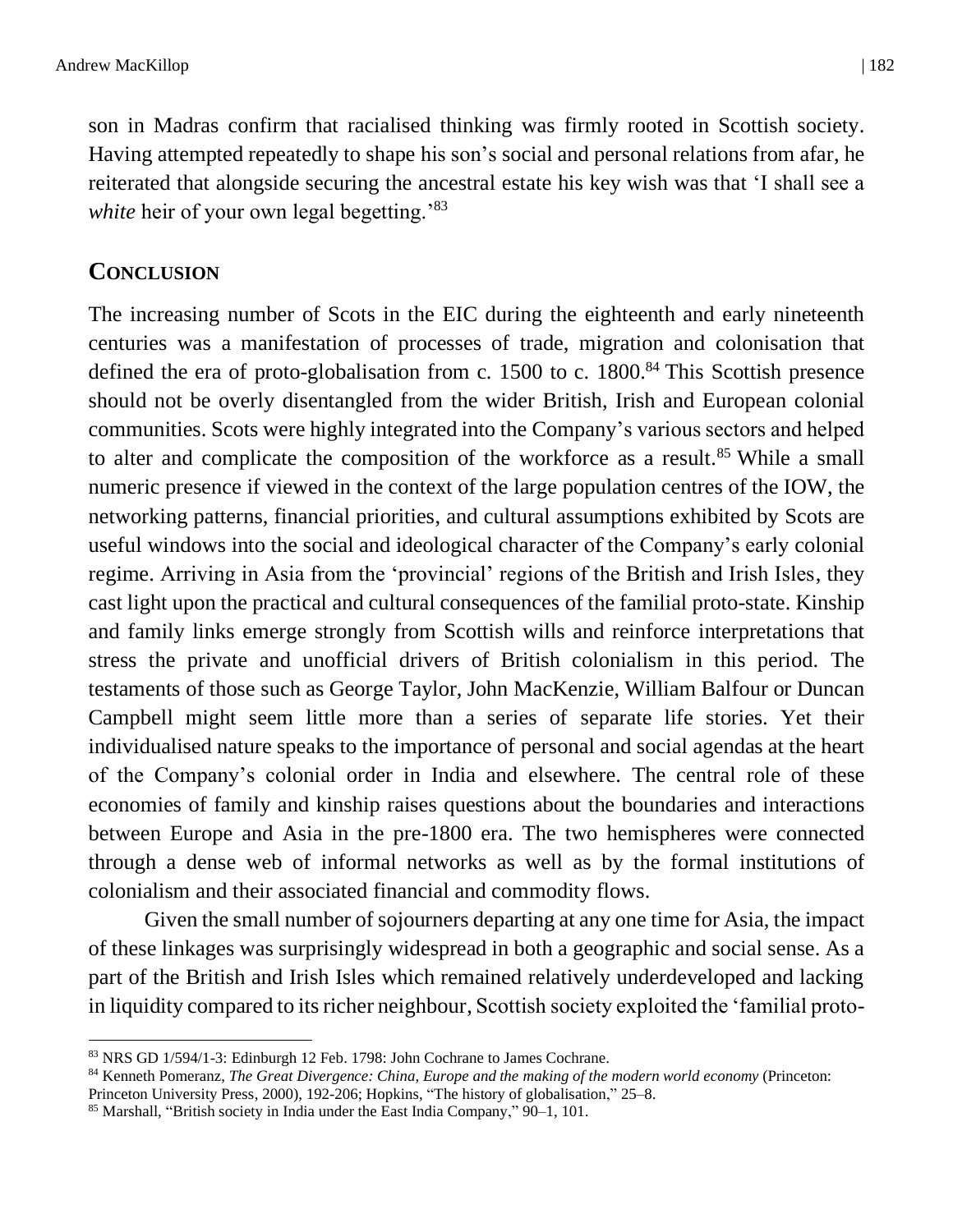state' of the early Company raj to secure substantial transhemispheric remittances.<sup>86</sup> Wills and testaments demonstrate that material profits arrived back in all of the country's different regions and among all its social classes, influencing gender hierarchies and familial prospects in the process. These legal and financial legacies of human mobility show how Asia's impact extended well beyond intellectual trends in Orientalism, or developments in mass commodity consumption, country house culture, and the shaping of genteel tastes.<sup>87</sup> Localities as diverse as Edinburgh, Markinch, and Assynt witnessed personnel and wealth arrive back in ways that transformed family resources and lived experiences. The conventions that shaped the distribution of sojourning wealth reinforced patriarchy while enhancing the financial and social status of women. These ambiguous social dynamics underline the extent to which influences from Asia seeped into the structures of family life. In this way, the effect of the IOW appears more quotidian, pervasive and significant, even at the north western edge of Europe.

However positive these oceanic links on Scotland may have been in a financial sense, they also generated significant tensions. Assessments to date of the familial protostate argue that perceptions of social respectability could under certain conditions surmount negative attitudes to mixed-race children. The evidence from Scottish wills and testaments provides some limited supporting evidence for this interpretation but points more consistently to a set of segregationist cultural reactions and practices. Asian women experienced arrangements with European sojourners that ranged from domestic enslavement, exploitative concubinage, to affective and sensitive relationships. The amount of wealth these women received was decidedly marginal when set against the prioritising of family in Scotland.

The treatment of mixed-race children was more ambiguous still but followed the same tendency towards marginalisation. Set against individual cases such as that of the Munros of Glasgow or the daughters of Major Peter Grant, lay a broader pattern of placing offspring in geographic silos and cultural compartments. When sojourners died or returned home the more usual practice involved leaving children in Asia or, if they were sent to Europe, placing them outside immediate family circles. This distancing strategy points to the underappreciated influence of India and Asia more generally in shaping

<sup>86</sup> C.A. Whatley, *Scottish Society, 1707-1830: Beyond Jacobitism, towards industrialisation* (Manchester: Manchester University Press, 2000), 72.

<sup>87</sup> Jan de Vries, "Understanding Eurasian trade in the era of the trading companies," in *Goods from the East, 1600-1800: Trading Eurasia*, eds. Maxine Berg, Felicia Gottman, Hanna Hodacs and Chris Nierstrasz (Basingstoke: Palgrave MacMillan, 2015), 7-39; Margot Finn and Kate Smith, "Introduction," in *The East India Company at Home, 1757–1857*, eds. Margot Finn and Kate Smith (London: University College London Press, 2018), 1-16.